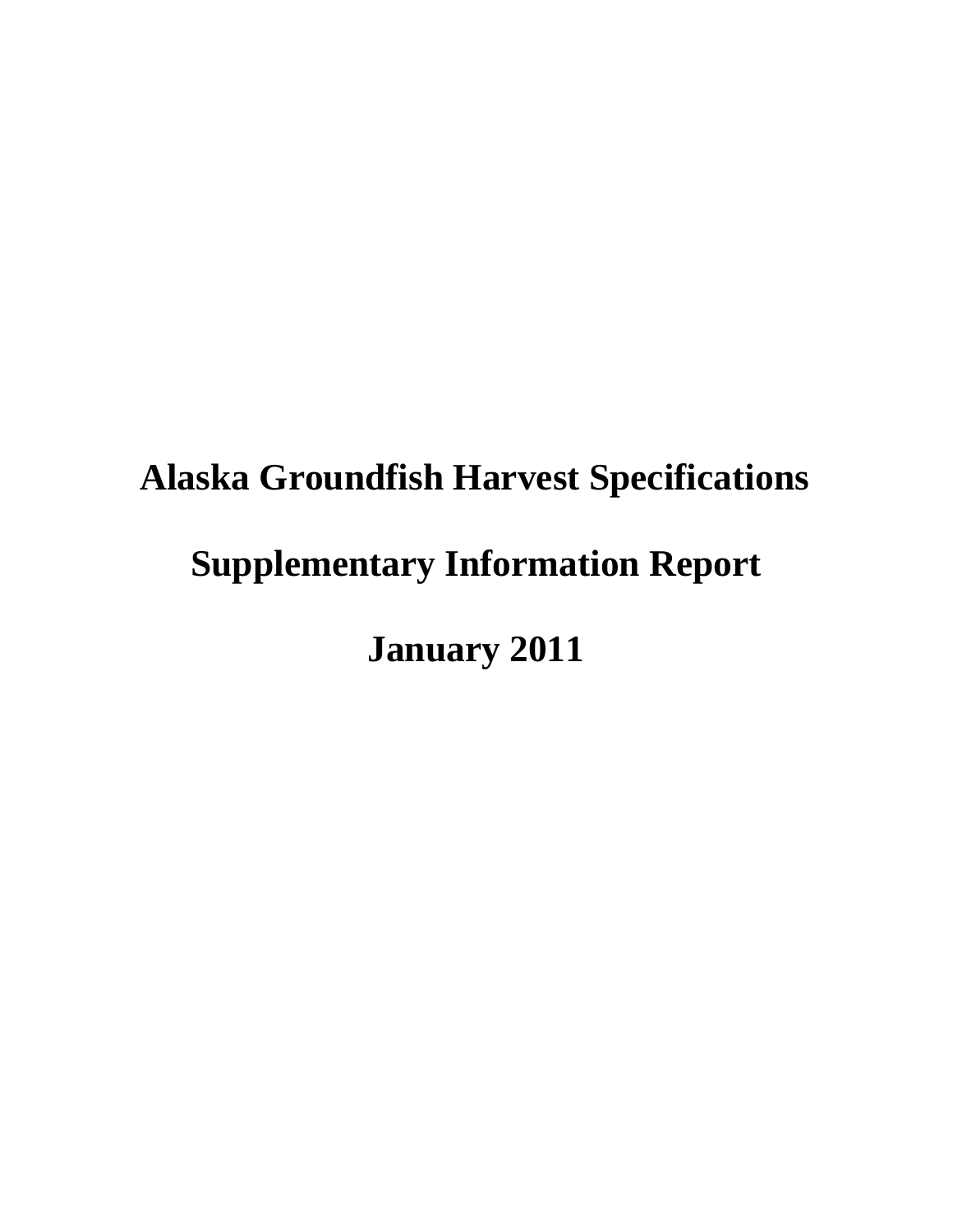# **Contents**

|   | Alaska Groundfish Harvest Specifications Environmental Impact Statement  1 |                                                                                     |  |  |  |
|---|----------------------------------------------------------------------------|-------------------------------------------------------------------------------------|--|--|--|
|   |                                                                            |                                                                                     |  |  |  |
| 3 |                                                                            |                                                                                     |  |  |  |
| 4 |                                                                            |                                                                                     |  |  |  |
| 5 |                                                                            |                                                                                     |  |  |  |
|   | 5.1                                                                        |                                                                                     |  |  |  |
|   | 5.1.1                                                                      |                                                                                     |  |  |  |
|   | 5.1.2                                                                      |                                                                                     |  |  |  |
|   | 5.1.3                                                                      |                                                                                     |  |  |  |
|   | 5.1.4                                                                      |                                                                                     |  |  |  |
|   | 5.1.5                                                                      |                                                                                     |  |  |  |
|   | 5.1.6                                                                      |                                                                                     |  |  |  |
|   | 5.2                                                                        |                                                                                     |  |  |  |
|   | 5.3                                                                        |                                                                                     |  |  |  |
|   | 5.4                                                                        | Actions by other federal, state, and international agencies and private actions. 17 |  |  |  |
| 6 |                                                                            |                                                                                     |  |  |  |
|   |                                                                            |                                                                                     |  |  |  |
|   |                                                                            | Appendix A: BSAI Stock Assessment and Fishery Evaluation (SAFE) Reports 20          |  |  |  |
|   | Appendix B:                                                                | GOA Stock Assessment and Fishery Evaluation (SAFE) Reports 20                       |  |  |  |
|   | Appendix C:                                                                |                                                                                     |  |  |  |
|   | Appendix D:                                                                |                                                                                     |  |  |  |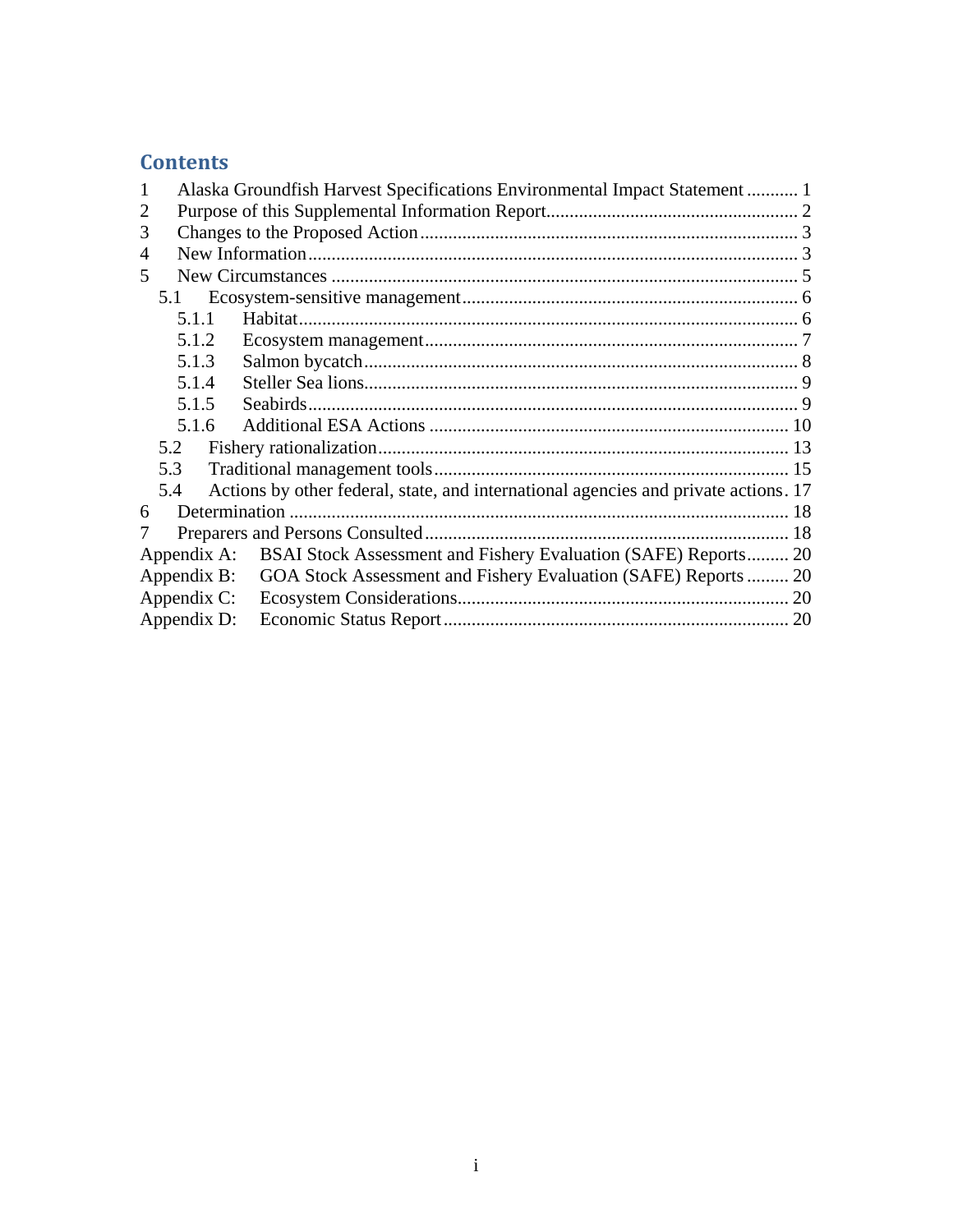## <span id="page-2-0"></span>1 Alaska Groundfish Harvest Specifications Environmental Impact **Statement**

The groundfish fisheries in federal waters off Alaska are managed under the Fishery Management Plan for Groundfish of the Bering Sea and Aleutian Islands Management Area and the Fishery Management Plan for Groundfish of the Gulf of Alaska (FMPs). In the Gulf of Alaska (GOA) and Bering Sea and Aleutian Islands (BSAI), groundfish harvests are managed subject to annual limits on the amounts of each species of fish, or of each group of species, that may be taken. The annual limits are referred to as "harvest specifications," and the process of establishing them is referred to as the "harvest specifications process." The U.S. Secretary of Commerce approves the harvest specifications based on the recommendations of the North Pacific Fishery Management Council (Council).

The National Marine Fisheries Service (NMFS) prepared the Alaska Groundfish Harvest Specifications Final Environmental Impact Statement (Specifications  $EIS$ )<sup>[1](#page-2-1)</sup> in January 2007 for the harvest strategy used to set the annual harvest specifications. The Specifications EIS examines alternative harvest strategies for the federally managed groundfish fisheries in the GOA and the BSAI management areas that comply with federal regulations, the FMPs, and the Magnuson-Stevens Fishery Conservation and Management Act (Magnuson-Stevens Act). The Specifications EIS provides decision-makers and the public with an evaluation of the environmental, social, and economic effects of alternative harvest strategies. The preferred alternative established a harvest strategy for the BSAI and GOA groundfish fisheries necessary for the management of the groundfish fisheries and the conservation of marine resources, as required by the Magnuson-Stevens Act and as described in the management policy, goals, and objectives in the FMPs.

The harvest strategy prescribes setting total allowable catches (TACs) for groundfish species and species groups through the Council's harvest specifications process. Annually, the harvest strategy is applied to the best available scientific information to derive annual harvest specifications, which include TACs and prohibited species catch (PSC) limits. The Council's Groundfish Plan Teams and Scientific and Statistical Committee use stock assessments to calculate biomass, overfishing levels, and acceptable biological catch (ABCs) limits for each species or species group for specified management areas. Overfishing levels and ABCs provide the foundation for the Council and NMFS to develop the TACs. Overfishing levels and ABC amounts reflect fishery science, applied in light of the requirements of the FMPs. The TACs recommended by the Council are either at or below the ABCs. The sum of the TACs for each area is constrained by the optimum yield established for that area.

<span id="page-2-1"></span><sup>&</sup>lt;sup>1</sup> National Marine Fisheries Service, Department of Commerce (Jan. 2007), Alaska Groundfish Harvest Specifications Final Environmental Impact Statement. http://alaskafisheries.noaa.gov/analyses/specs/eis/final.pdf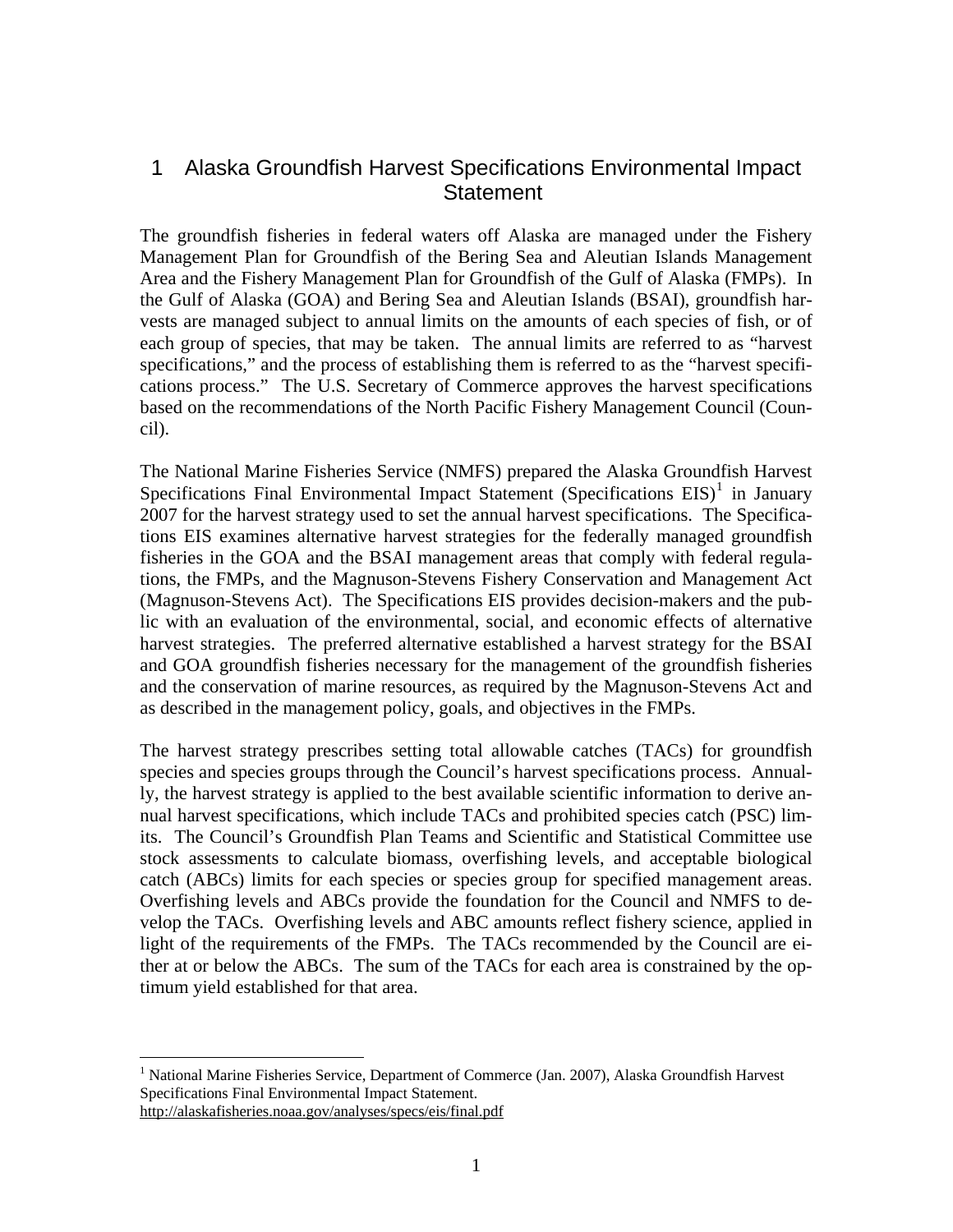<span id="page-3-0"></span>The harvest strategy provides for orderly and controlled commercial fishing for groundfish (including Community Development Quota [CDQ] fishing); promotes sustainable incomes to the fishing, fish processing, and support industries; supports sustainable fishing communities; and provides a steady supply of fish products to consumers. The harvest strategy balances groundfish harvest in the fishing year with ecosystem needs such as non-target fish stocks, marine mammals, seabirds, and habitat.

# 2 Purpose of this Supplemental Information Report

This supplemental information report evaluates the need to prepare a Supplemental EIS (SEIS) for the 2011/2012 groundfish harvest specifications. This supplemental information report also provides information to preliminarily determine whether an SEIS may be necessary for the 2012/2013 groundfish harvest specifications. An SEIS should be prepared if –

- 1. the agency makes substantial changes in the proposed action that are relevant to environmental concerns, or
- 2. significant new circumstances or information exist relevant to environmental concerns and bearing on the proposed action or its impacts  $(40 \text{ CFR } 1502.9(c)(1))$ .

This report analyzes the information contained in the Council's 2010 Stock Assessment and Fishery Evaluation (SAFE) reports and information available to NMFS and the Council to determine whether an SEIS should be prepared. Appendices A and B contain the websites for the SAFE reports, which represent the best available scientific information for the harvest specifications. Appendix C contains the website for the ecosystem considerations report for the SAFE reports. Appendix D contains the website for the economic status report for the SAFE reports.

Not every change requires an SEIS; only those changes that cause effects which are sig-nificantly different from those already studied require supplementary consideration.<sup>[2](#page-3-1)</sup> The Supreme Court explained that "an agency need not supplement an EIS every time new information comes to light after the EIS is finalized. To require otherwise would render agency decision-making intractable."<sup>[3](#page-3-2)</sup> On the other hand, if a subsequent related federal action occurs, and new information indicates that that subsequent action will affect the quality of the human environment in a significant manner or to a significant extent not already considered, an SEIS must be prepared.<sup>[4](#page-3-3)</sup>

The following three sections discuss each of the considerations for an SEIS; changes to the action, new information, and new circumstances.

<sup>&</sup>lt;sup>2</sup> See *Davis v. Latschar*, 202 F.3d 359, 369 (D.C. Cir. 2000).<br><sup>3</sup> See Marsh v. Oragon Natural Beseuress Council 400 U.S.

<span id="page-3-2"></span><span id="page-3-1"></span><sup>&</sup>lt;sup>3</sup> See *Marsh v. Oregon Natural Resources Council*, 490 U.S. 360, 373 (1989).

<span id="page-3-3"></span>See *Marsh*, 490 U.S. at 374.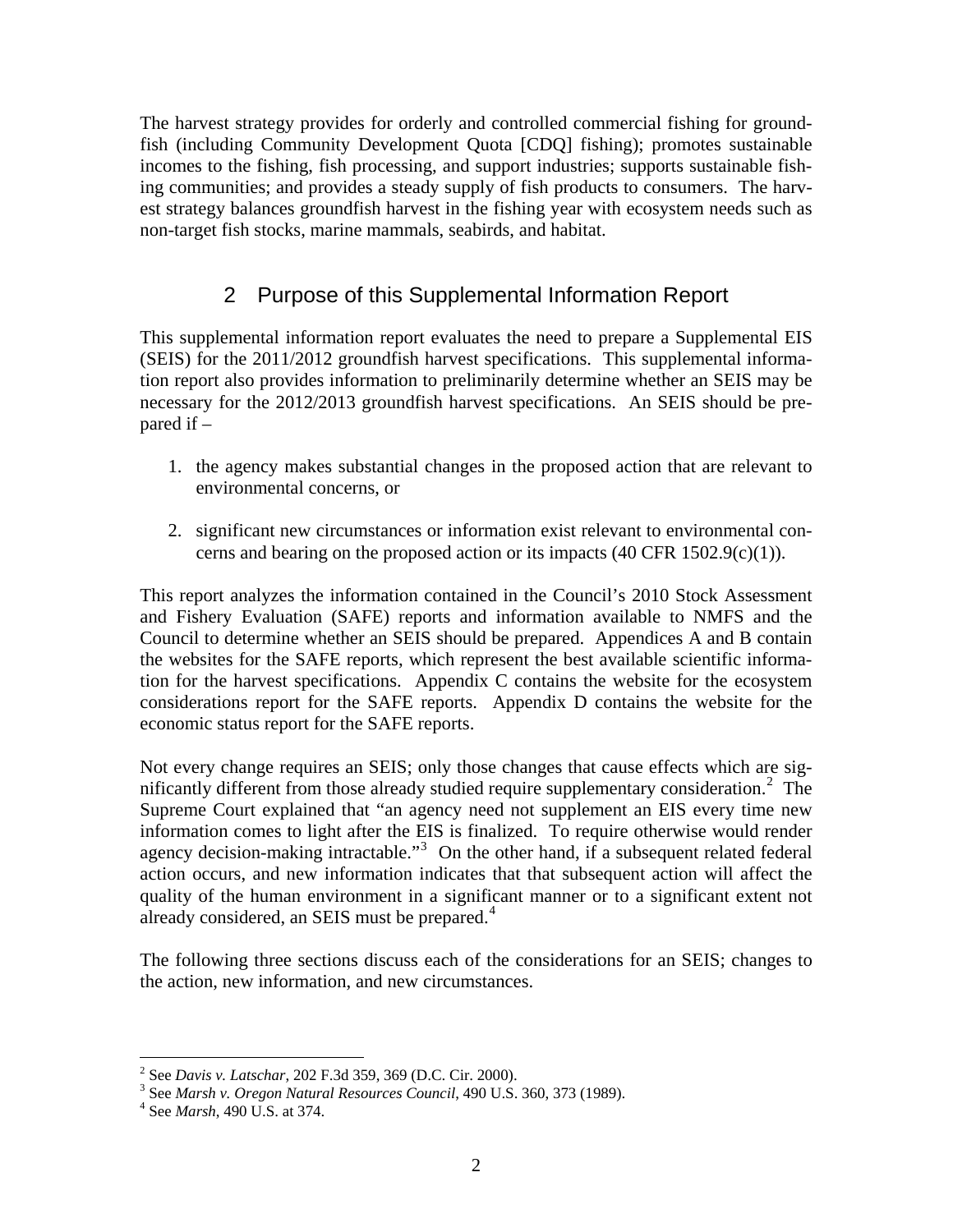## 3 Changes to the Proposed Action

<span id="page-4-0"></span>The 2011/2012 harvest specifications do not constitute a change in the proposed action. The proposed action was a harvest strategy that provides for the annual determination of the harvest specifications based on information developed through the harvest specifications process. The 2011/2012 harvest specifications are consistent with the preferred alternative harvest strategy analyzed in the Specifications EIS because they were set through the harvest specifications process, are within the optimum yield established for the BSAI or GOA, and do not exceed the ABC for any single species or species group. The harvest specification process and the environmental consequences of the selected harvest strategy are fully described in the Specifications EIS.

The proposed 2011/2012 harvest specifications for the GOA and BSAI were published in the *Federal Register* on December 8, 2010 (75 FR 76352 and 75 FR 76372, respectively). The Council took final action to recommend final harvest specifications at its December 2010 meeting. NMFS is scheduled to publish the *Federal Register* notice announcing the final harvest specifications in mid-February 2011.

NMFS did make some minor changes with Amendments 95 and 96 to the BSAI FMP and Amendment 87 to the GOA FMP (75 FR 61639; October 6, 2010) that are reflected in the 2011/2012 harvest specifications. Amendment 95 moves skates from the ''other species'' category to the ''target species'' category in the FMP. Amendments 96 and 87 revise the FMPs to meet the National Standard 1 guidelines for annual catch limits and accountability measures. These amendments move all remaining species groups from the ''other species'' category to the ''target species'' category, remove the ''other species'' and ''non-specified species'' categories from the FMPs, establish an ''ecosystem component'' category, and describe the current practices for groundfish fisheries management in the FMPs, as required by the guidelines. The final rule removed references to the ''other species'' category for purposes of the harvest specifications and adds skate species to the reporting codes for the BSAI groundfish fisheries. An Environmental Assessment (EA) determined that this action would not have significant environmental impacts.<sup>[5](#page-4-1)</sup>

## 4 New Information

The second part of the inquiry to determine whether an SEIS is required involves a twostep process. First, one must identify new information or circumstances. Second, one must analyze whether these are significant to the analysis of the proposed action and relevant to environmental concerns and bearing on the proposed action or its impacts. The primary sources of new information directly related to the action and its impacts are the 2010 BSAI and GOA SAFE reports, which include NMFS's annual Eastern Bering Sea trawl survey results along with other resource surveys, information on previous fishery performance, and subsequent stock assessments. NMFS's Guidelines for Fishery Management Plans require that a SAFE report be prepared and reviewed annually for each

<span id="page-4-1"></span> $5$  http://alaskafisheries.noaa.gov/sustainablefisheries/amds/95-96-87/final\_ea\_amd96-87\_0910.pdf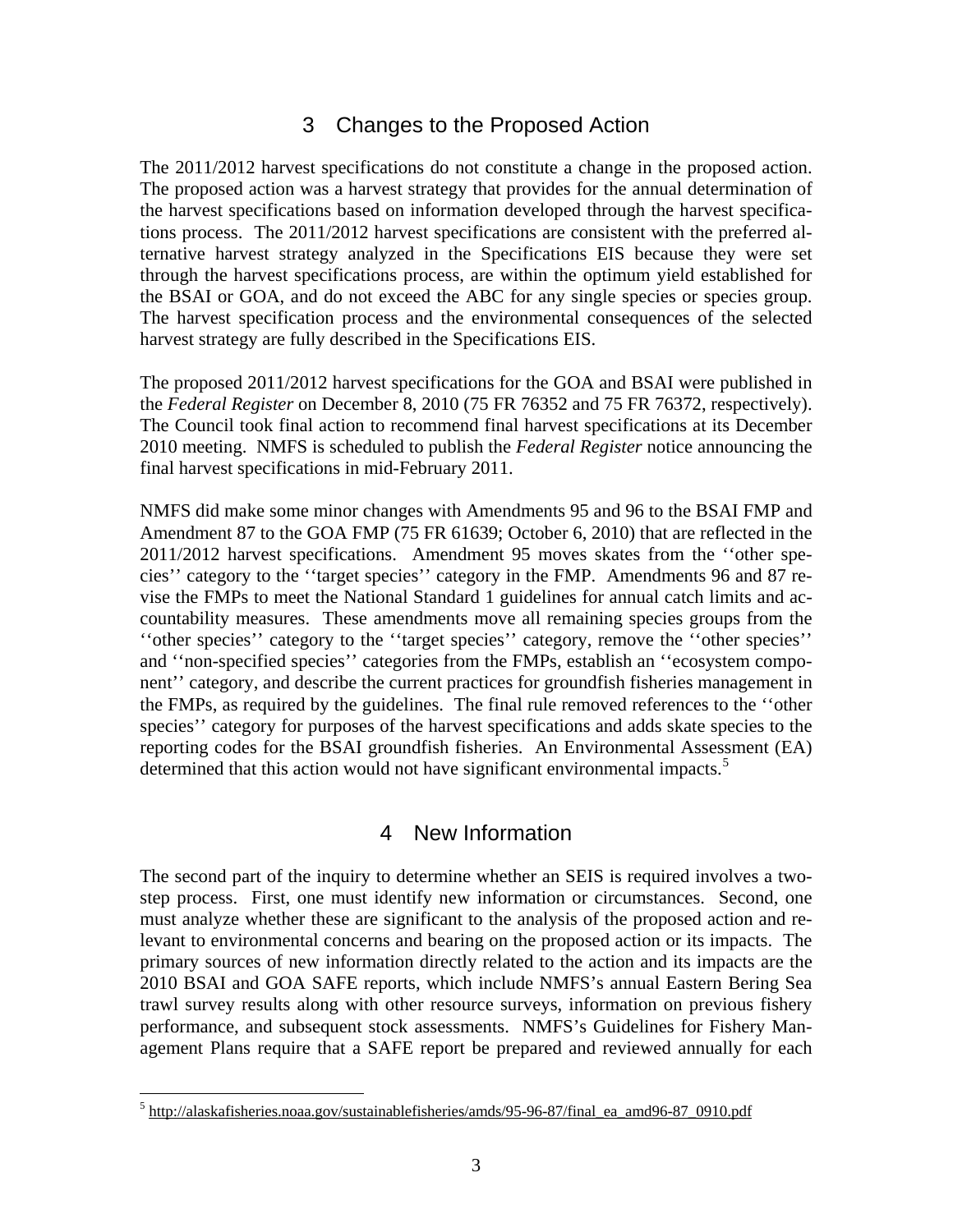FMP. The FMPs require that a draft of the SAFE report be produced each year in time for the December Council meeting.

The SAFE provide information to the Council for determining annual harvest levels from each stock. The SAFE reports (1) summarize the best available scientific information concerning the past, present, and possible future condition of the stocks, marine ecosystems, and fisheries that are managed under federal regulation, (2) document significant trends or changes in the resource, marine ecosystems, and the fishery over time, and (3) assess the relative success of existing State of Alaska and federal fishery management programs.

The SAFE reports are published in three sections: "Stock Assessment," which comprises the bulk of the document; "Economic Status of Groundfish Fisheries off Alaska;" and "Ecosystem Considerations." The websites for these documents are provided in Appendices A, B, C, and D.

Annually, the Council's BSAI Groundfish Plan Team compiles the stock assessment section of the SAFE report for the BSAI groundfish fisheries from chapters contributed by scientists at NMFS Alaska Fisheries Science Center (AFSC). The GOA groundfish Plan Team compiles the SAFE report for GOA groundfish fisheries from chapters contributed by scientists at AFSC and the Alaska Department of Fish and Game (ADF&G).

Each species or species group is represented in the SAFE report by a chapter containing the latest stock assessment. New or revised stock assessment models are generally previewed at the September Plan Team meeting and considered again by the Plan Team at its November meeting for recommending final overfishing level and ABC specifications for the following two fishing years. The SAFE reports include recommendations by the author(s) and Plan Teams for an overfishing level and ABC for each species or species group managed under the FMP.

The 2011/2012 harvest specifications are based on the information provided in the 2010 SAFE reports. The Plan Teams met in Seattle from November 15 to 19, 2010, to review the status of each species or species group that is managed under each FMP. The Plan Team review was based on presentations by ADF&G and AFSC scientists with opportunity for public comment and input. The information presented at the Plan Team meetings was then compiled into the 2010 SAFE reports. The 2010 SAFE reports describe in detail the new information available since the 2009 SAFE reports, including new survey data and new fishery performance information. This new information resulted in new estimations of overfishing levels and ABCs for a number of species or species group, as detailed in the SAFE reports.

The BSAI and GOA Plan Team recommendations were forwarded to the Council and its Scientific and Statistical Committee (SSC) and Advisory Panel (AP) for consideration and final action in December. The status of the stocks continues to appear relatively favorable, and no groundfish stocks are overfished or approaching an overfished condition.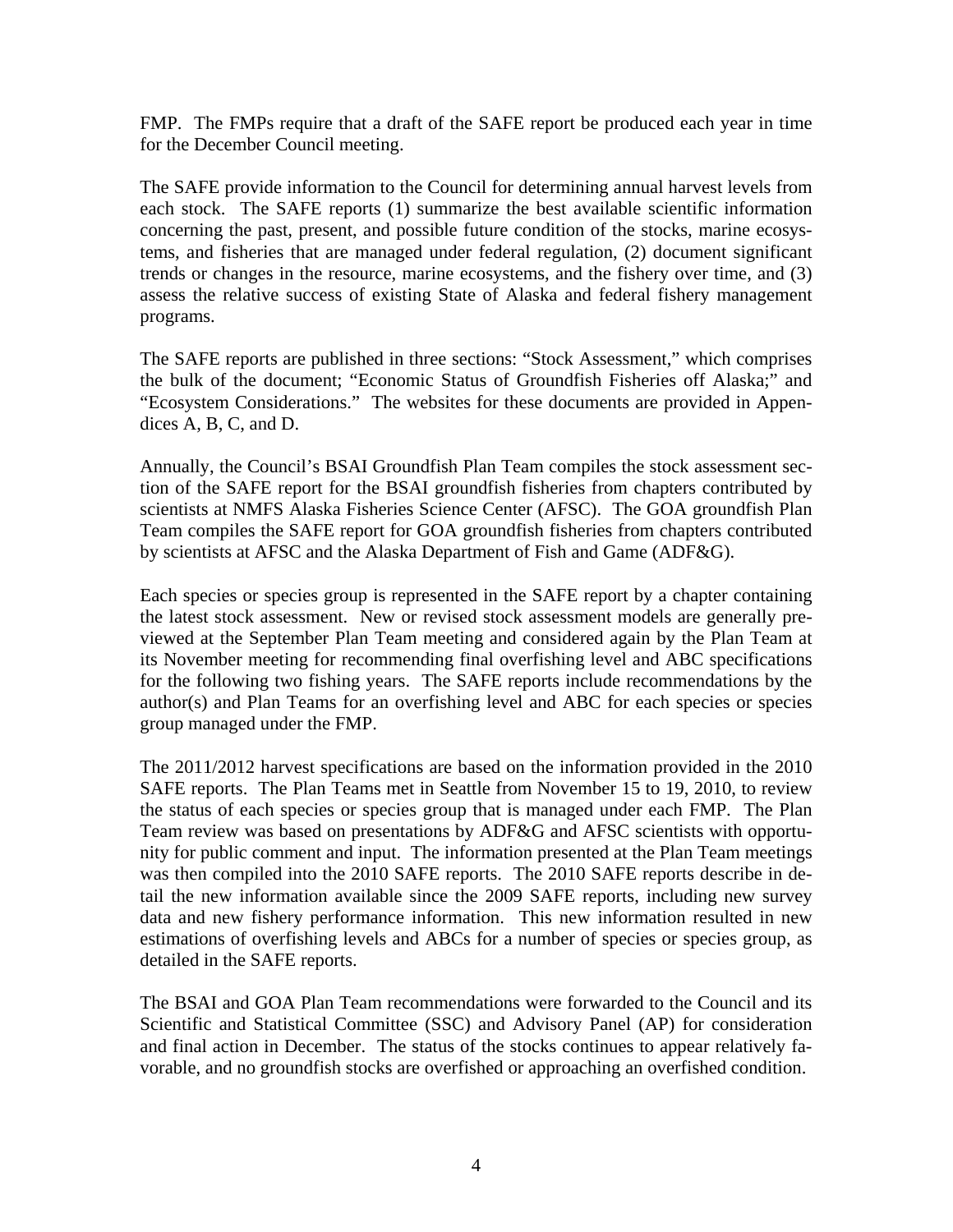<span id="page-6-0"></span>Based on this information, the Council recommended the 2011/2012 harvest specifications in December. The SSC reviewed the SAFE reports, the overfishing level, and the ABC recommendations and either confirmed the Plan Team recommendations or developed its own. The ABC recommendations, together with biological, social, and economic factors, were considered by the AP and the Council in determining TACs. The Council recommended TAC levels at or below ABC. Table 1 summarizes noteworthy SSC ABC recommendations for 2011 compared to the 2010 ABCs. NMFS is scheduled to publish the final specifications in the *Federal Register* in mid-February 2011.

| <b>Species</b>             | Final 2010 ABC | <b>SSC 2011 ABC</b> |  |  |  |
|----------------------------|----------------|---------------------|--|--|--|
| <b>BSAI total ABC</b>      | 2,121,880      | 2,534,729           |  |  |  |
| Bering Sea pollock         | 813,000        | 1,306,856           |  |  |  |
| <b>BSAI Pacific cod</b>    | 174,000        | 235,000             |  |  |  |
| Bering Sea sablefish       | 2,790          | 2,850               |  |  |  |
| AI sablefish               | 2,200          | 1,900               |  |  |  |
| <b>BSAI</b> yellowfin sole | 219,000        | 239,000             |  |  |  |
| <b>BSAI</b> rock sole      | 240,000        | 224,000             |  |  |  |
| <b>GOA total ABC</b>       | 565,499        | 590,121             |  |  |  |
| GOA pollock                | 84,745         | 96,215              |  |  |  |
| GOA Pacific cod            | 79,100         | 86,800              |  |  |  |
| GOA sablefish              | 10.370         | 11,290              |  |  |  |

|                                                          |  | Table 1 Scientific and Statistical Committee (SSC) Bering Sea and Aleutian Islands and |  |  |  |  |  |  |  |  |
|----------------------------------------------------------|--|----------------------------------------------------------------------------------------|--|--|--|--|--|--|--|--|
|                                                          |  | Gulf of Alaska ABC recommendations for 2011 area total ABCs and ABCs for selected      |  |  |  |  |  |  |  |  |
| stocks compared to the final 2010 ABCs (in metric tons). |  |                                                                                        |  |  |  |  |  |  |  |  |

The preferred harvest strategy analyzed in the Specifications EIS anticipated that information on changes in species abundance would be used each year in the setting of the annual harvest specifications. It is a flexible process designed to adjust to new information on stock abundance. The information used to set the 2011/2012 harvest specifications is not significant relative to the environmental impacts of the harvest strategy analyzed in the Specifications EIS: it raises no new environmental concerns significantly different from those previously analyzed in the Specifications EIS. Thus, the new information available is not of a scale and scope that require an SEIS.

#### 5 New Circumstances

Chapter 3 of the Specifications EIS identified reasonably foreseeable future actions that may affect the BSAI and GOA groundfish fisheries and the impacts of the fisheries on the environment. For this report, NMFS reviewed these actions to determine whether they occurred in 2007, 2008, 2009, or 2010 and, if they did occur, whether they would change the analysis in the Specifications EIS of the impacts of the harvest strategy on the human environment. In addition, NMFS considered whether other actions not anticipated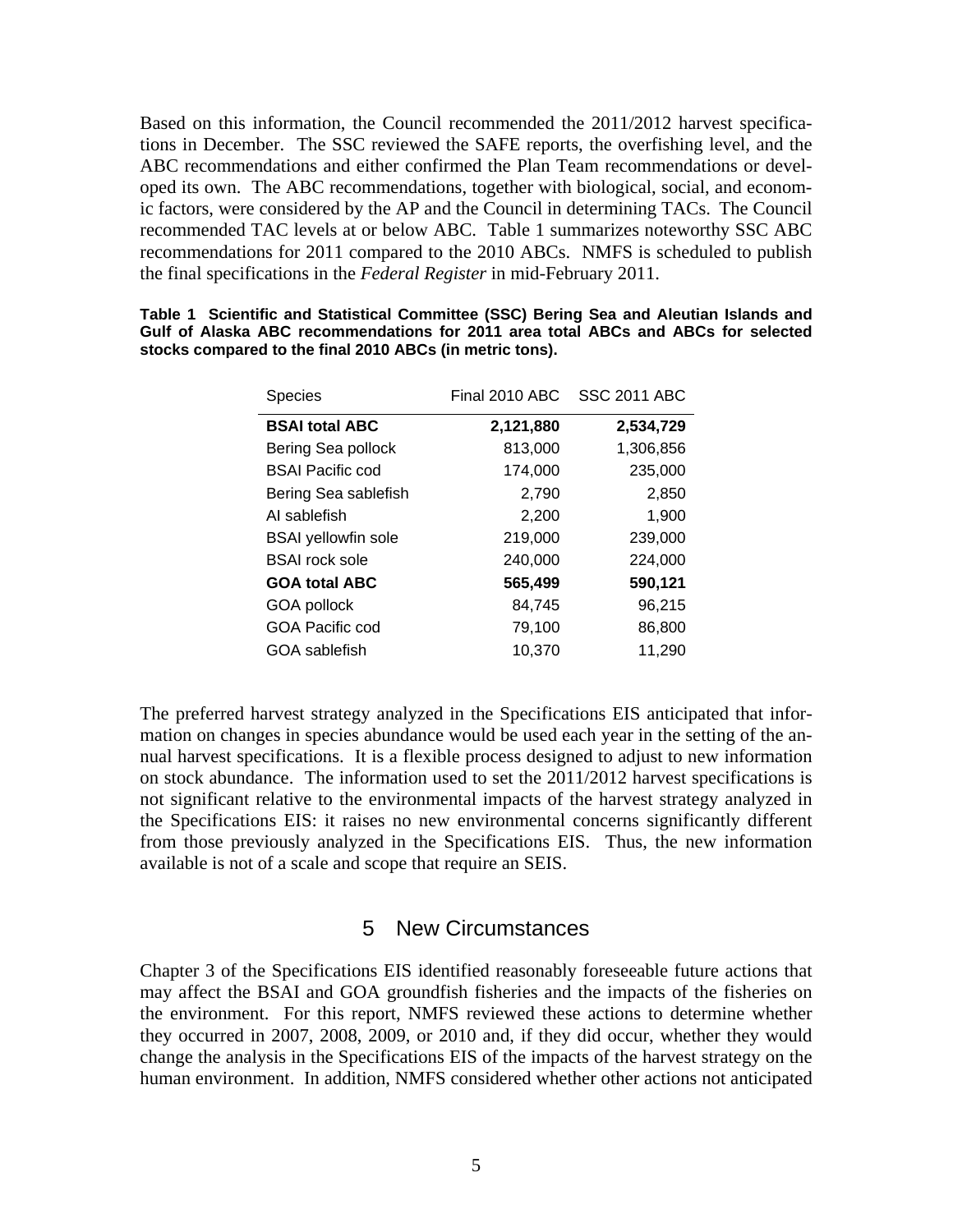<span id="page-7-0"></span>in the Specifications EIS occurred that have a bearing on the harvest strategy or its impacts.

The reasonably foreseeable future actions were grouped in the Specifications EIS into the following five categories:

- Ecosystem-sensitive management
- Fishery rationalization
- Traditional management tools
- Actions by other federal, state, and international agencies
- Private actions

In this section, actions by other agencies and private actions have been grouped for discussion.

#### *5.1 Ecosystem-sensitive management*

Ecosystem-sensitive management includes those measures designed to manage the impacts of fishing for target species on other parts of the environment; non-target fish species, seabirds, marine mammals, and habitat.

Ongoing research has increased our understanding of the interactions among ecosystem components. The effects of these interactions on stock assessments are incorporated into the process for setting the overfishing levels and ABCs for the 2011/2012 harvest specifications, as detailed in the ecosystem considerations report for the 2010 SAFE reports (Appendix C).

Since 2007, the role of ecosystem considerations in fisheries management has increased. The Council completed the Arctic Fishery Management Plan. The Council has recommended and NMFS has implemented new seabird protection measures, new habitat protection measures, and new measures to minimize Chinook salmon bycatch. Additionally, NMFS and the Department of Interior have reviewed the status of a number of marine mammals. These actions are detailed in this section.

An increasing role for ecosystem considerations was analyzed in the Specifications EIS and does not change the findings in the Specifications EIS concerning the impacts of the harvest strategy on the human environment. No new information or developments relating to ecosystem considerations warrants a supplemental EIS.

#### 5.1.1 Habitat

In 2008, NMFS implemented Amendment 89 to the BSAI FMP, which established habitat conservation measures that prohibit nonpelagic trawling in certain waters of the Bering Sea subarea and the Northern Bering Sea Research Area (73 FR 43362; July 25, 2008). The action provides protection to bottom habitat from the potential effects of non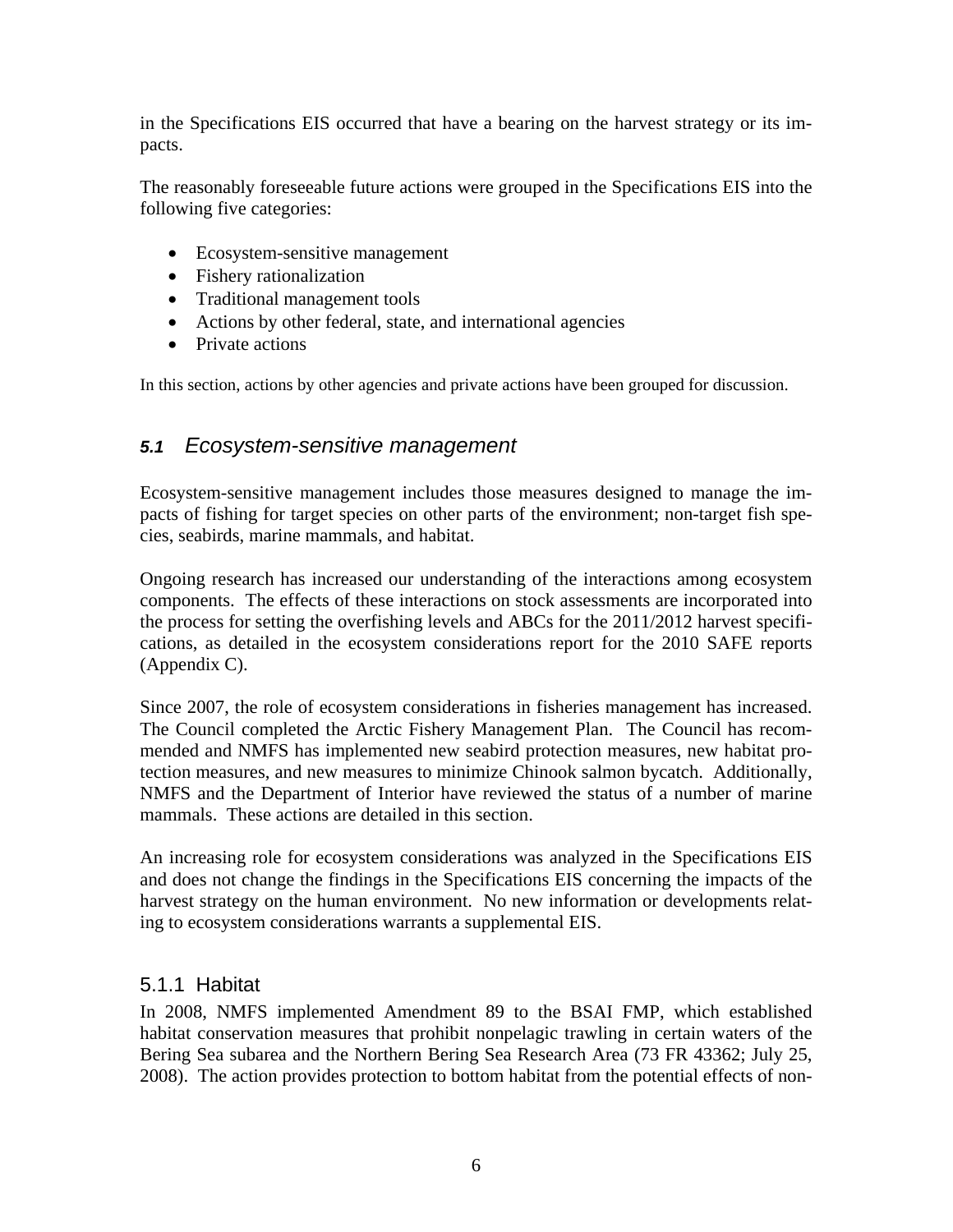<span id="page-8-0"></span>pelagic trawling. An EA determined that this action would not have significant environ-mental impacts.<sup>[6](#page-8-1)</sup>

In 2009, NMFS adopted final regulations removing the vessel monitoring system requirements applied to vessels fishing dinglebar gear. These requirements were initially implemented to assist enforcement in protecting closed habitat areas in the GOA. They were removed to reduce the costs incurred by dinglebar fishermen in light of information indicating that these fishermen do not normally fish in the protected areas. An EA de-termined that this action would not have significant environmental impacts.<sup>[7](#page-8-2)</sup>

In 2010, NMFS issued a final rule to implement Amendment 94 to the BSAI FMP (75 FR 61642; October 6, 2010). Amendment 94 (1) requires participants using nonpelagic trawl gear in the directed fishery for flatfish in the Bering Sea subarea to modify the trawl gear to raise portions of the gear off the ocean bottom, (2) changes the boundaries of the Northern Bering Sea Research Area to establish the Modified Gear Trawl Zone (MGTZ) and to expand the Saint Matthew Island Habitat Conservation Area, and (3) requires nonpelagic trawl gear to be modified to raise portions of the gear off the ocean bottom if used in any directed fishery for groundfish in the MGTZ. This action reduces potential adverse effects of nonpelagic trawl gear on bottom habitat, protects additional blue king crab habitat near St. Matthew Island, and allows for efficient flatfish harvest as the distribution of flatfish in the Bering Sea changes. An EA determined that this action would not have significant environmental impacts.<sup>[8](#page-8-3)</sup>

#### 5.1.2 Ecosystem management

In 2009, the Council adopted, and NMFS approved, an Arctic fishery management plan that (1) closes the Arctic to commercial fishing until information improves so that fishing can be conducted sustainably and with due concern to other ecosystem components, (2) determines the fishery management authorities in the Arctic and provides the Council with a vehicle for addressing future management issues, and (3) implements an ecosystem based management policy that recognizes the unique issues in the Alaskan Arctic. No significant fisheries exist in the Arctic Management Area, either historically or currently. However, the warming of the Arctic and seasonal shrinkage of the sea ice may be associated with increased opportunities for fishing in this region. The Arctic fishery management plan prevents commercial fisheries from developing in the Arctic without the required management framework and scientific information on the fish stocks, their characteristics, and the implications of fishing for the stocks and related components of the ecosystem. A number of Arctic fish, marine mammals, and seabird species migrate into the area covered by the BSAI FMP, so any additional protection from unregulated fishing in the Arctic may be beneficial to these migratory species. The regulations implementing the Arctic fishery management plan were effective December 3, 2009.

 $6$  http://alaskafisheries.noaa.gov/analyses/amd89/earirfrfa 0508.pdf

<span id="page-8-2"></span><span id="page-8-1"></span><sup>7&</sup>lt;br>http://alaskafisheries.noaa.gov/analyses/groundfish/dbar\_vms\_earirfrfa\_1208.pdf<br>8 http://alaskafisheries.noaa.gov/sustainablefisheries/amds/94/srev\_earirirfa\_0410.pdf

<span id="page-8-3"></span>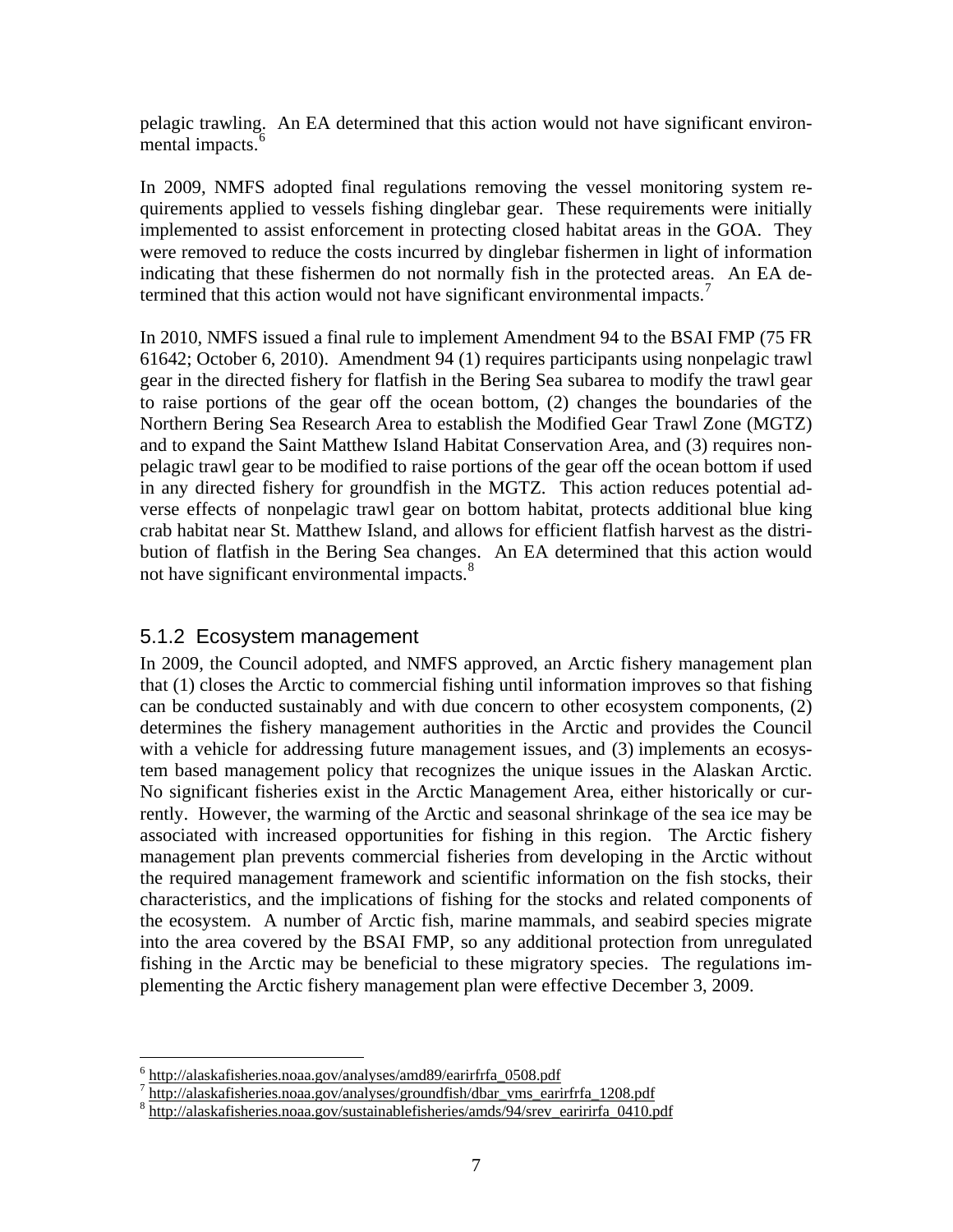#### <span id="page-9-0"></span>5.1.3 Salmon bycatch

The Council has taken action to control salmon bycatch in the Bering Sea pollock fishery. First, the Council recommended Amendment 84 to establish the salmon bycatch intercooperative agreement that allows vessels participating in the directed fisheries for pollock in the Bering Sea to use their internal cooperative structure to reduce salmon bycatch with a voluntary rolling hotspot system (VRHS). In recommending Amendment 84, the Council recognized that current regulatory management measures, including a bycatch cap that triggered closure of fixed salmon savings areas, have not been effective at reducing salmon bycatch. Amendment 84 provides an alternative approach to managing salmon bycatch which has the potential to be more effective than current regulations. In 2007, NMFS implemented Amendment 84 (72 FR 61070; October 29, 2007). An EA determined that this action would not have significant environmental impacts.<sup>[9](#page-9-1)</sup>

The Specifications EIS describes and analyzes the impacts of the pollock fishery's salmon bycatch with the VRHS measures in place, which were in effect at the time pursuant to an exempted fishing permit. Accordingly, the adoption of Amendment 84 does not represent significant new circumstances necessitating an SEIS.

In 2009, the Council recommended Amendment 91, the Chinook salmon bycatch management program, to minimize, to the extent practicable, Chinook salmon bycatch in the Bering Sea pollock fishery. The impacts of the proposed action and its alternatives were analyzed in the Bering Sea Chinook Salmon Bycatch Management Final Environmental Impact Statement.<sup>[10](#page-9-2)</sup> This analysis provides new and recent information on the Bering Sea pollock fishery and the impacts of that fishery on Chinook salmon and the human environment. NMFS implemented this program for the start of the 2011 fishing year (75 FR 53026; August 30, 2010).

As of November 8, 2010, Chinook salmon incidental catch in the GOA groundfish fisheries was 51,736 fish. This is the highest number of Chinook salmon incidentally taken in these fisheries since monitoring began in 1990, and it exceeds the 40,000 Chinook salmon incidental take statement for the GOA groundfish fisheries. The NMFS Alaska Region reinitiated Endangered Species Act (ESA) Section 7 consultation with the NMFS Northwest Region on November 17, 2010, based on the Chinook salmon incidental catch in the GOA groundfish fisheries. As required by the biological opinion, the Alaska Region will provide the Northwest Region with additional information in the annual report on salmon incidental catch in all of the Alaska groundfish fisheries by February 1, 2011. In December 2010, the Council adopted a motion to analyze alternative GOA Chinook salmon bycatch management measures. These alternatives include hard caps and bycatch management cooperatives for the pollock fishery.

<u>.</u>

<span id="page-9-2"></span><span id="page-9-1"></span>ber, 2009. http://alaskafisheries.noaa.gov/sustainablefisheries/bycatch/default.htm.  $\frac{9 \text{ http://alaskafisheries.noaa.gov/analyses/amd84/Am84-EARIRFRAfr.pdf}}{ \text{NMFS (2009).}$  Bering Sea Chinook Salmon Bycatch Management Final Environmental Impact Statement. Decem-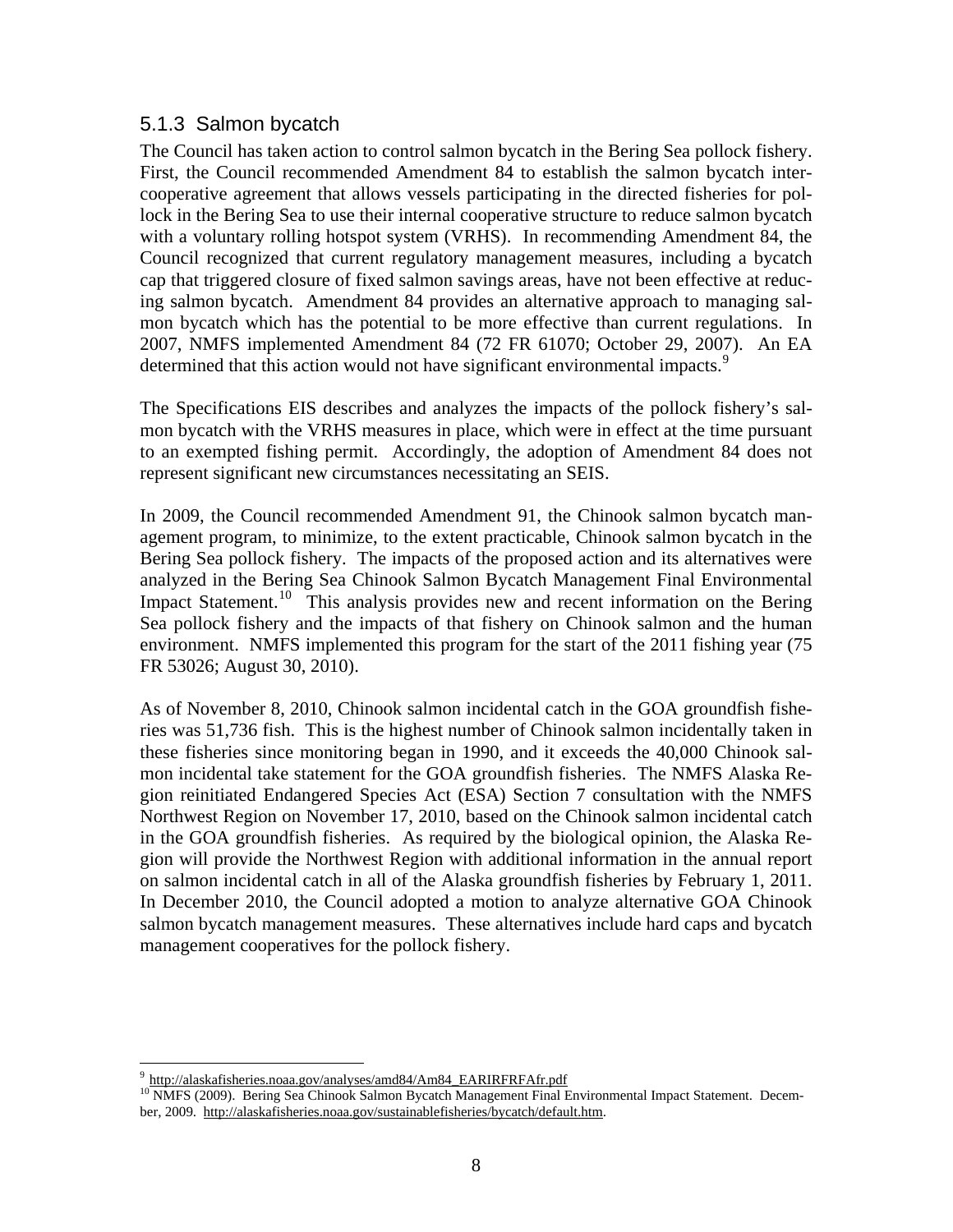#### <span id="page-10-0"></span>5.1.4 Steller Sea lions

A biological opinion documenting the program level Section 7 formal consultation on the effects of the Alaska groundfish fisheries on Steller sea lions, humpback whales, sperm whales, and fin whales was completed November 24,  $2010$ .<sup>[11](#page-10-1)</sup> The biological opinion concluded that the fisheries were not likely to jeopardize the continued existence of the eastern distinct population segment (DPS) of Steller sea lions, the Western North Pacific and Central North Pacific populations of humpback whales, North Pacific sperm whales, or the Northeast Pacific population of fin whales. The biological opinion concluded that the fisheries were not likely to adversely modify designated critical habitat for the eastern DPS of Steller sea lions. The biological opinion concluded that the fisheries were likely to jeopardize the continued existence of the western DPS of Steller sea lions and were likely to adversely modify their designated critical habitat. The biological opinion contained a reasonable prudent alternative (RPA) designed to remove the likelihood the fisheries would jeopardize the western DPS of Steller sea lions or adversely modify their designated critical habitat.

This RPA was implemented for the 2011 fishing year (75 FR 77535; December 13, 2010). NMFS issued an interim final rule to implement Steller sea lion protection measures to insure that the BSAI management area groundfish fisheries are not likely to jeopardize the continued existence of the western DPS of Steller sea lions or adversely modify its designated critical habitat (75 FR 77535; December 13, 2010). These management measures will disperse fishing effort over time and area to provide protection from potential competition for important Steller sea lion prey species in waters adjacent to rookeries and important haulouts. The intended effect of this interim final rule is to protect the endangered western DPS of Steller sea lions, as required under the ESA, and to conserve and manage the groundfish resources in accordance with the Magnuson-Stevens Act. An EA determined that this action would not have significant environmental impacts.<sup>[12](#page-10-2)</sup>

On December 13, 2010, NMFS announced a 90-day finding on two petitions to delist the eastern DPS of Steller sea lions under the ESA. NMFS concluded that the petitions presented substantial scientific or commercial information indicating that the petitioned action may be warranted (75 FR 77602). NMFS is continuing a status review of this DPS to determine if the petitioned action is warranted.

## 5.1.5 Seabirds

In 2009, NMFS implemented regulations to revise the seabird avoidance requirements for the hook-and-line groundfish and halibut fisheries in International Pacific Halibut Commission Area 4E (74 FR 13355; March 27, 2009). This action revised seabird avoidance measures based on the latest scientific information and reduced unnecessary regulatory burdens and associated costs by eliminating seabird avoidance requirements for hook-

<span id="page-10-1"></span> $\overline{a}$ <sup>11</sup> http://alaskafisheries.noaa.gov/protectedresources/stellers/esa/biop/final/biop1210\_chapters.pdf  $^{12}$  http://alaskafisheries.noaa.gov/analyses/ssl/sslprotections\_earir1210.pdf

<span id="page-10-2"></span>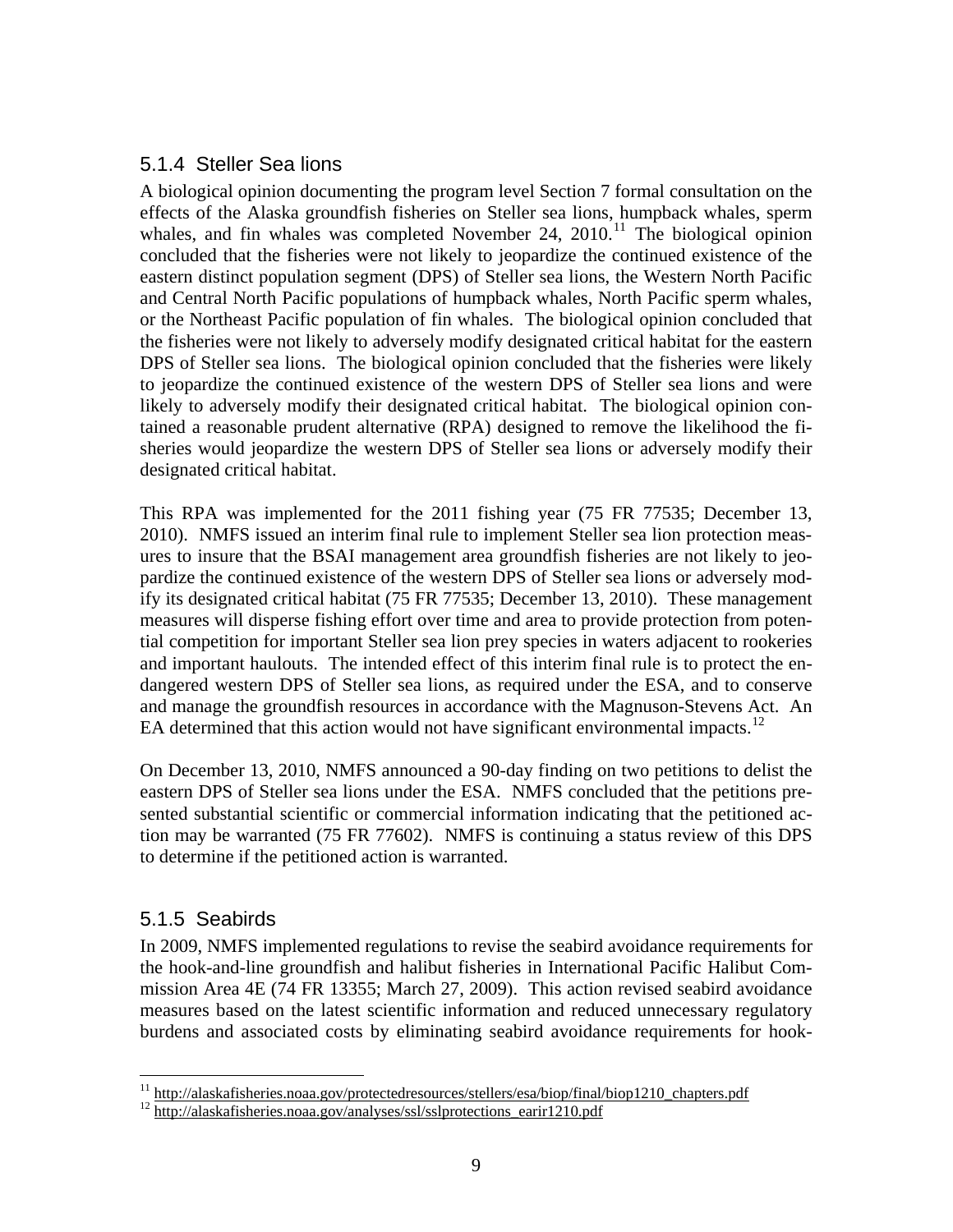<span id="page-11-0"></span>and-line vessels less than or equal to 55 ft (16.8 m) length overall in portions of Area 4E in the eastern Bering Sea. An EA determined that this action would not have significant environmental impacts.<sup>[13](#page-11-1)</sup>

On September 17, 2010, NMFS reported the incidental take of two endangered shorttailed albatrosses in the hook-and-line groundfish fishery of the BSAI. As a result of 2003 consultation with the US Fish and Wildlife Service (USFWS) under the ESA, USFWS issued an incidental take statement of 4 birds during each 2-year period for the BSAI and GOA hook-and-line groundfish fisheries. The NMFS Alaska Region Office, NMFS North Pacific Groundfish Observer Program, and the USFWS are actively coordinating efforts and communicating with each other in response to these take incidents. NMFS is also working closely with the cod freezer longline fleet, where the birds were taken, to evaluate what additional actions can be taken by the fleet to avoid further takes.[14](#page-11-2)

#### 5.1.6 Additional ESA Actions

Since the Specifications EIS, ESA activities regarding a number of listed species have occurred. These activities include the status review, designation of critical habitat, and the listing of certain animals. With these ESA activities, the impacts of the groundfish fisheries are considered and may result in ESA consultation where effects on ESA-listed species or designated critical habitat are identified. At this time, none of the new information or ESA activities would change the analysis in the Specifications EIS of the impacts of the harvest strategy on these listed species.

concluded that listing was not warranted.<sup>[15](#page-11-3)</sup> **Ribbon Seals** In December 2007, NMFS received a petition to list ribbon seals as threatened or endangered species. On March 28, 2008, NMFS found that the petition presented substantial scientific or commercial information indicating that the petitioned action might be warranted. Therefore, NMFS initiated a status review of the ribbon seal to determine if listing under the ESA was warranted (73 FR 16617). After the review, NMFS

**Ringed, Bearded, and Spotted Seals** In May 2008, NMFS received a petition to list ringed, bearded, and spotted seals as threatened or endangered. On September 4, 2008, NMFS found that the petition also presented substantial information indicating that the action might be warranted (73 FR 51615) and initiated an additional status review. On November 22, 2010, NMFS listed one of three populations of spotted seals as threatened (75 FR 65239). The other two spotted seal populations were determined to be not currently in danger of extinction or likely to become endangered in the foreseeable future. The listed population occurs in Chinese and Russian waters, but not in U.S. waters (75 FR 65239). Because the listed stock occurs outside of Alaska waters, no effects of the Alaska groundfish fisheries on this portion of the spotted seal stock occur, and no ESA consultation is necessary.

<span id="page-11-1"></span><sup>&</sup>lt;sup>13</sup> http://alaskafisheries.noaa.gov/analyses/seabirds/4E\_earirirfa\_0109.pdf

<span id="page-11-3"></span><span id="page-11-2"></span><sup>&</sup>lt;sup>14</sup> http://alaskafisheries.noaa.gov/index/infobulletins/bulletin.asp?BulletinID=7271<br><sup>15</sup> http://alaskafisheries.noaa.gov/newsreleases/2008/ribbonseals122308.htm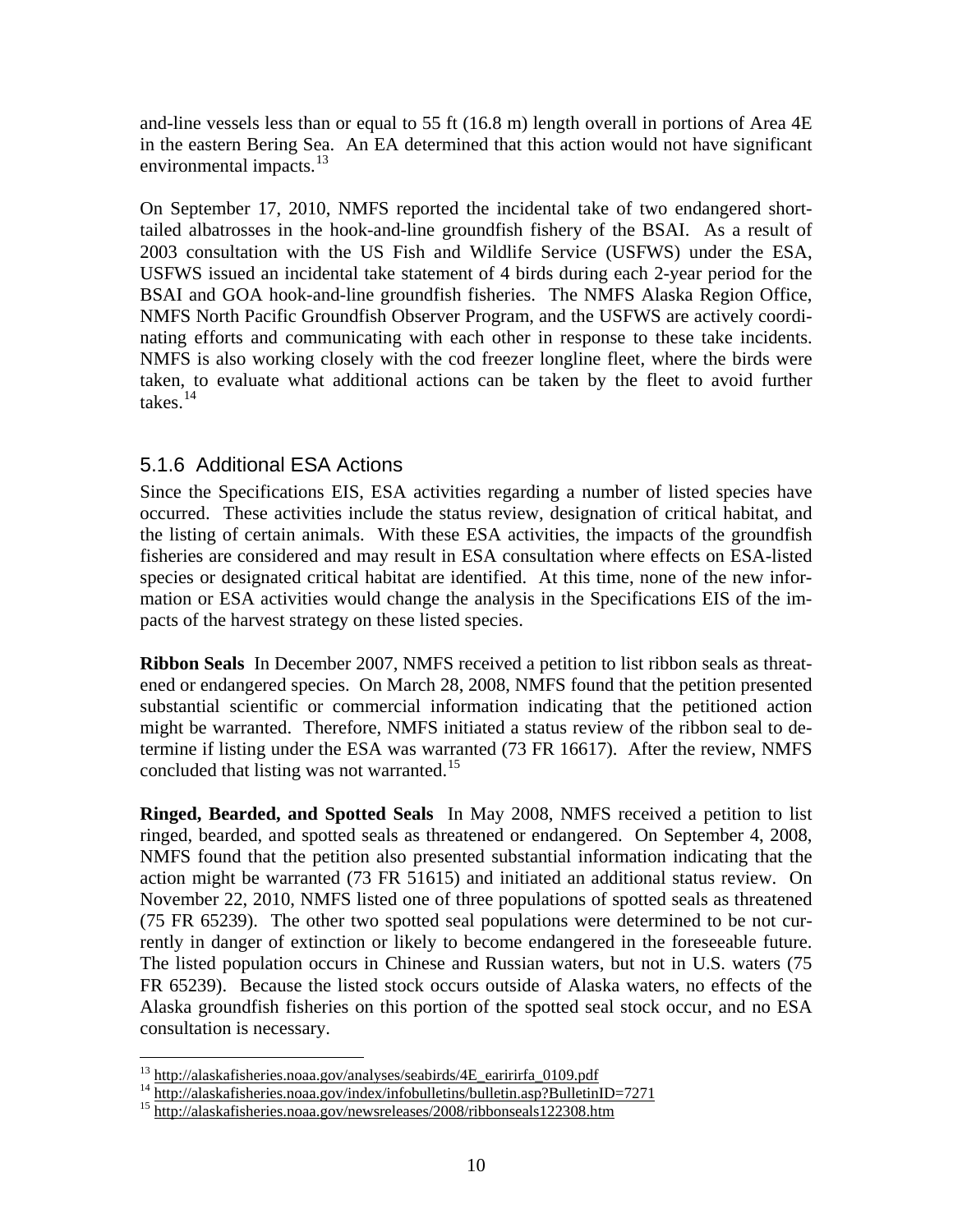On December 10, 2010, NMFS announced that it proposed to list two populations of the Pacific bearded seal sub-species *Erignathus barbatus nauticus* as threatened under the ESA; the Beringia DPS and the Okhotsk DPS  $(75 \text{ FR } 77496)$ <sup>[16](#page-12-0)</sup> No critical habitat was proposed to be designated as the Okhotsk DPS occurs outside of U.S. waters and critical habitat for the Beringia DPS was undeterminable (75 FR 77496). NMFS did not list the Atlantic bearded seal sub-species, *Erignathus barbatus barbatus*. BSAI groundfish fisheries may directly or indirectly affect the Beringia DPS of bearded seals. From 2002-2006, the average annual bearded seal mortality level incidental to Alaska fisheries was 1.0. Indirect effects may include competition with bearded seals for prey or alteration of benthic habitat and prey (75 FR 77496). Should NMFS list the Beringia DPS of bearded seals, ESA consultation on the effects of the fisheries may be necessary.

On December 10, 2010, NMFS also announced that it proposed to list four sub-species of ringed seals, including two sub-species in the Pacific: the Arctic and the Okhotsk (75 FR 77476). The Arctic sub-species is found in the Arctic Basin including the Bering Sea, and the Okhotsk sub-species occurs in the Sea of Okhotsk and the Sea of Japan in the western north Pacific. At the time of the proposed listing, critical habitat for the Arctic ring seal was undeterminable and will be determined in a separate rulemaking (75 FR 77476). The Okhotsk ring seal does not occur in U.S. waters, thus critical habitat was not designated for this sub-species. Commercial fisheries may impact ringed seals through direct interactions (i.e., incidental take or bycatch) and indirectly through competition for prey resources and other impacts on prey populations. Based on data from 2002–2006, there has been an annual average of 0.46 mortalities of Arctic ringed seals incidental to commercial fishing operations in waters off Alaska (75 FR 77476). Should NMFS list the Arctic ringed seal, ESA consultation on the effects of the groundfish fisheries may be necessary.

**Pacific walrus** In February 2008, the Department of the Interior (DOI) received a petition requesting it to list Pacific walrus under the ESA. On September 10, 2009, DOI published a 90-day finding that the petition presents substantial scientific or commercial information indicating that listing this species may be warranted (74 FR 46548). The stock assessment for Pacific walrus was revised on January 1, 2010 with a minimum population size estimate of 129,000 walruses within the surveyed area.<sup>[17](#page-12-1)</sup> DOI is expected to complete a listing determination January 31, 2011. Listing Pacific walrus would result in ESA Section 7 formal consultation for the BSAI groundfish fisheries as Pacific walrus are incidentally taken in this fishery, these fisheries have the potential to impact walrus bottom habitat important to foraging, and walruses are particularly sensitive to disturbance from human activities, including fishing vessel activities.

**Polar bears** On May 15, 2008, DOI published a final rule listing polar bears as threatened under the ESA (73 FR 28212). Polar bears are not directly affected by BSAI and GOA groundfish fisheries. On October 22, 2009, DOI proposed critical habitat for the bear (74 FR 56058) and on November 24, 2010, approximately 187,157 square miles

<span id="page-12-0"></span><sup>&</sup>lt;sup>16</sup> http://alaskafisheries.noaa.gov/newsreleases/2010/ringedandbeardedseals120310.htm<br><sup>17</sup> http://alaska.fws.gov/fisheries/mmm/stock/final\_pacific\_walrus\_sar.pdf

<span id="page-12-1"></span>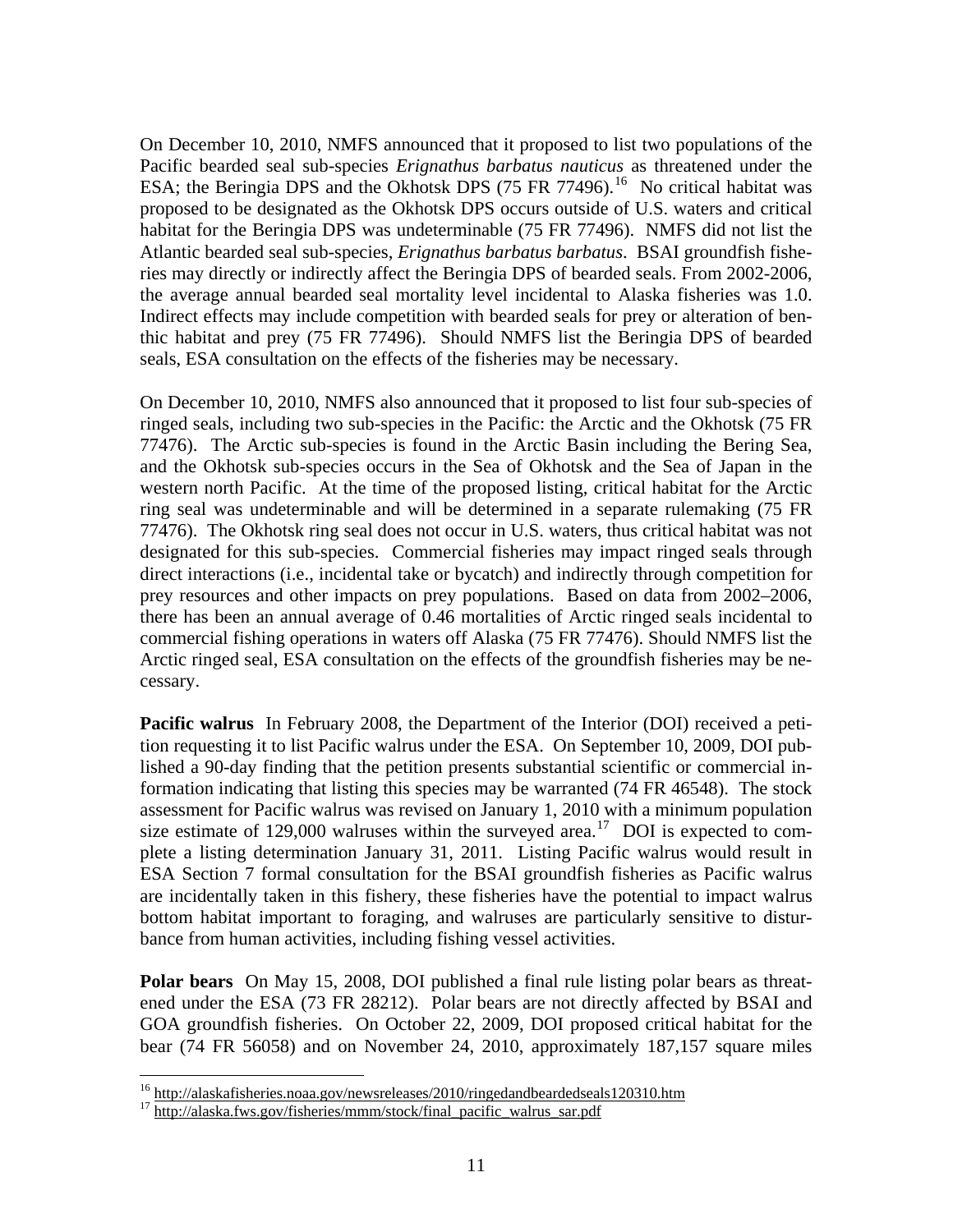were designated as critical habitat (75 FR 76087). Portions of the sea ice designated as critical habitat are identified in the Bering Sea north of St. Matthew Island to the Chukchi Sea. Almost no groundfish fishing occurs in this area. This area is currently closed to nonpelagic trawling, which could have an impact on benthic prey species of ice seals (e.g., bearded seals) and Pacific walrus, which are prey species of polar bears. Because of the nonpelagic trawl closure, it is unlikely the groundfish fisheries would have any indirect effects on polar bears or their critical habitat.

**Northern Right Whale** On March 6, 2008, the Northern Right Whale was listed under the ESA as endangered (73 FR 12024), and critical habitat was designated (73 FR 19000, April 8, 2008). This was necessary following the identification of separate Pacific and Atlantic stocks, and did not change the 2006 findings that the effects of the groundfish fisheries are not likely to adversely affect either the listed whales or their designated critical habitat.

**Cook Inlet Beluga Whale** On October 22, 2008, NMFS made a final determination to list the Cook Inlet beluga whale DPS as endangered under the ESA (73 FR 62919). In 2009, NMFS Sustainable Fisheries consulted with NMFS Protected Resources on Amendment 91 to the BSAI groundfish FMP for Cook Inlet beluga whales. NMFS determined that due to the behavior of Cook Inlet beluga whales, the location and harvest amounts of potential prey species in the groundfish fisheries, and the minimizing of Chinook salmon bycatch under Amendment 91, Alaska groundfish fisheries may affect, but are not likely to adversely affect, Cook Inlet beluga whales either directly through vessel interactions or indirectly through prey competition. On December 2, 2009 NMFS proposed to designate critical habitat for the Cook Inlet beluga whale in two areas comprising 3016 square miles of critical marine habitat (74 FR 63080).

**Sea Otters** On October 8, 2009, DOI published a final rule designating 15,164 square kilometers (5,855 square miles) as critical habitat for the southwest Alaska DPS of the northern sea otter. The critical habitat rule became effective on November 9, 2009 (74 FR 51988). The critical habitat is designated in five units: the Western Aleutian Unit; the Eastern Aleutian Unit; the South Alaska Peninsula Unit; the Bristol Bay Unit; and the Kodiak, Kamishak, Alaska Peninsula Unit. Within these units, critical habitat occurs in nearshore marine waters ranging from the mean high tide line seaward for a distance of 100 meters, or to a water depth of 20 meters.<sup>[18](#page-13-0)</sup> While sea otter critical habitat predominately occurs within state waters, DOI has designated some critical habitat within federal waters where water depth is 20 meters or less. Groundfish fisheries do not target sea otter prey species making competition for prey resources within critical habitat unlikely. Fisheries may impact critical habitat prey resources through the potential effects of trawl gear on benthic habitat that supports prey resources. Because trawling in federal waters is unlikely to occur in depths 20 m or less and there is not likely to be competition for prey resources, there is likely no effect of groundfish fisheries on sea otter critical habitat.

**Green Sturgeon** In 2010, the NMFS Sustainable Fisheries informally consulted with the NMFS Southwest Region on the southern DPS of green Sturgeon. Of the entire Alaska

<span id="page-13-0"></span><sup>&</sup>lt;sup>18</sup> http://alaska.fws.gov/fisheries/mmm/seaotters/pdf/fact\_sheet\_oct2009.pdf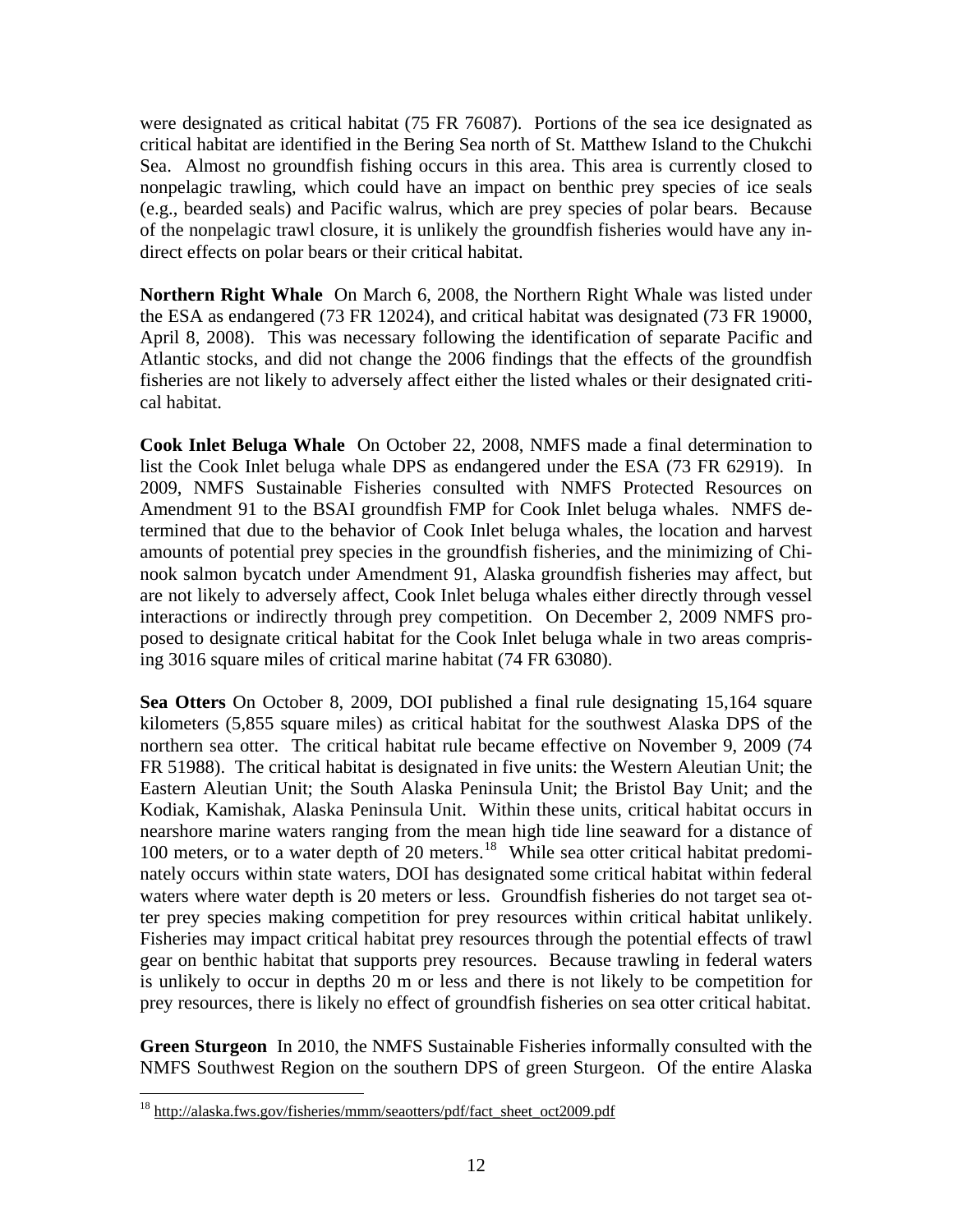<span id="page-14-0"></span>groundfish fishery, sturgeon are rarely taken incidentally in trawl fisheries in the Bering Sea. Because the incidental catch of any sturgeon is rare in the entire Alaska groundfish fisheries, and the detection of the southern DPS green sturgeon is limited to a location where trawling is prohibited, the Alaska groundfish fisheries are unlikely to adversely affect the southern DPS of green sturgeon.

## *5.2 Fishery rationalization*

Fishery rationalization measures include those that implement or modify catch share programs.

In 2007, NMFS published final rules to implement Amendment 80 (72 FR 52668; September 14, 2007) and Amendment 85 to the BSAI FMP (72 FR 50788; September 4, 2007). Amendments 80 and 85 are catch share programs that improved management for the species under those programs and modified the method of TAC allocations.

The Amendment 80 Program established a limited access privilege program for the non-American Fisheries Act (non-AFA) trawl catcher/processor sector by allocating TAC among several BSAI non-pollock trawl groundfish fishing sectors, and it facilitates the formation of harvesting cooperatives in the non-AFA trawl catcher/processor sector. The Amendment 80 species are Atka mackerel, flathead sole, Pacific cod, rock sole, yellowfin sole, and Aleutian Islands Pacific ocean perch. In order to limit the ability of participants eligible for the Amendment 80 Program to expand their harvest efforts in the GOA, the program established groundfish and prohibited species catch (PSC) limits as sideboard limits for Amendment 80 Program participants in the GOA.

Amendment 85 modified the current allocations and seasonal apportionments of BSAI Pacific cod TAC among various harvest sectors. Amendment 85 reduces uncertainty about the availability of yearly harvests within sectors caused by reallocations and maintains stability among sectors in the BSAI Pacific cod fishery.

NMFS published a final rule to modify the 2008 harvest specifications under the provisions of Amendments 80 and 85 (72 FR 71802; December 19, 2007). This action was necessary to ensure that allocations were in effect for Amendment 80 and 85 participants at the beginning of the 2008 fishing year. The modifications were done under the auspices of the Specifications EIS. NMFS extended these allocations with the 2008/2009 proposed and final harvest specifications.

Additionally, Amendments 80 and 85 incorporate statutory mandates of the Magnuson-Stevens Act, as amended by the Coast Guard and Maritime Transportation Act of 2006 and the Magnuson-Stevens Fishery Conservation and Management Reauthorization Act of 2006. These amendments to the Magnuson-Stevens Act required that Amendments 80 and 85 allocate to the CDQ Program 10.7 percent of the TAC of the species allocated under those programs. The Magnuson-Stevens Act requires that all catch of these species accrue against the CDQ allocations, including catch in both the directed fisheries for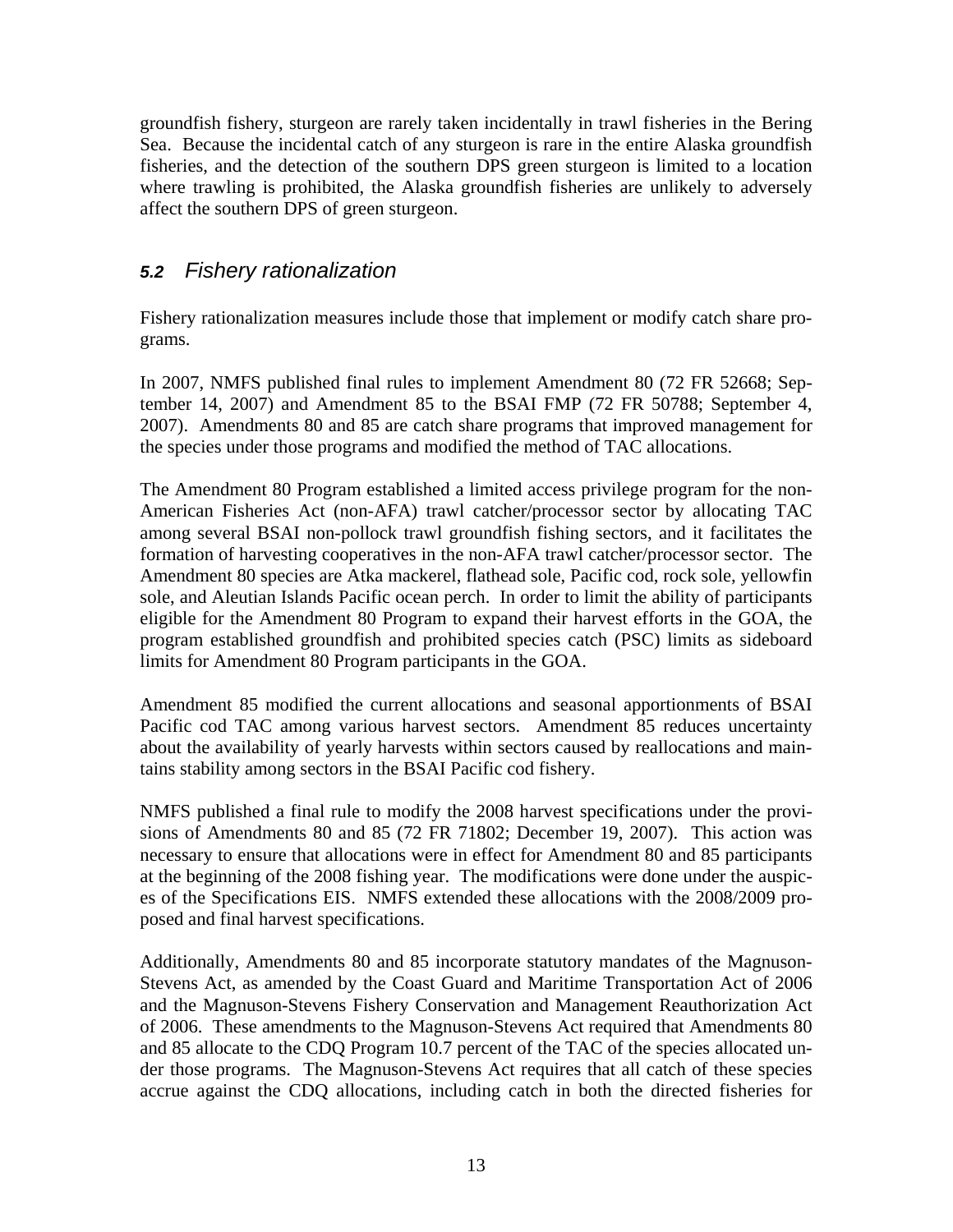these species and any incidental catch or bycatch. Minor revisions were made to catch monitoring requirements for the CDQ fisheries to comply with the new Magnuson-Stevens Act requirement that the CDQ fisheries be managed no more restrictively than the cooperative fisheries for these same species.

The Magnuson-Stevens Act also requires that allocations to the CDQ Program be made only for species with directed fisheries in the BSAI. Under Amendment 80, allocations to the CDQ Program of TAC categories without directed fisheries in the BSAI were discontinued. These species include pollock in the Bogoslof District, Greenland turbot in the Aleutian Islands, Alaska plaice, other flatfish, rockfish, and other species. Catch in the CDQ fisheries of these species are managed under the regulations and according to the individual fishery's status for that TAC category. Retention of species closed to directed fishing is limited to maximum retainable amounts, unless the species is on prohibited species status requiring discard. Notices of closure to directed fishing and of retention requirements for these species apply to the CDQ and non-CDQ sectors. The catch of these species in the CDQ fisheries does not constrain the catch of other CDQ species unless catch by all sectors approached an overfishing level. These changes are discussed in detail in the 2007/2008 final harvest specifications for groundfish of the BSAI (72 FR 9451; March 2, 2007).

significant environmental impacts.<sup>[19](#page-15-0)</sup> Regulations implementing Amendments 92/82 remove trawl gear endorsements on licenses issued under the license limitation program in specific management areas if those licenses have not been used on vessels that met minimum recent landing requirements using trawl gear (74 FR 41080; August 14, 2009). This action provides exemptions to this requirement for licenses that are used in trawl fisheries subject to certain limited access privilege programs. This action issues new area endorsements for trawl catcher vessel licenses in the Aleutian Islands if minimum recent landing requirements in the Aleutian Islands were met.The EA accompanying this action found that there were no

In 2009, NMFS implemented a number of actions to improve the functioning of existing catch share programs. Each EA referenced under the following elements is available from the NMFS, Alaska Region web site. $^{20}$  $^{20}$  $^{20}$ 

- NMFS implemented regulations to provide harvesting cooperatives, crab processing quota share holders, and CDQ groups with the option to make intercooperative transfers, crab individual processing quota transfers, and inter-group transfers through an automated, web-based process (74 FR 51515; October 7, 2009). The EA accompanying this action found that there were no significant environmental impacts.
- Regulations implementing Amendments 90/78 amend the BSAI Amendment 80 Program and the Central GOA Rockfish Program to allow post-delivery transfers of cooperative quota to cover overages to mitigate potential overages, reduce en-

1

<span id="page-15-0"></span><sup>&</sup>lt;sup>19</sup> http://alaskafisheries.noaa.gov/analyses/amd82/amd92\_82rireafrfa0509.pdf<br><sup>20</sup> http://alaskafisheries.noaa.gov/index/analyses/analyses.asp

<span id="page-15-1"></span>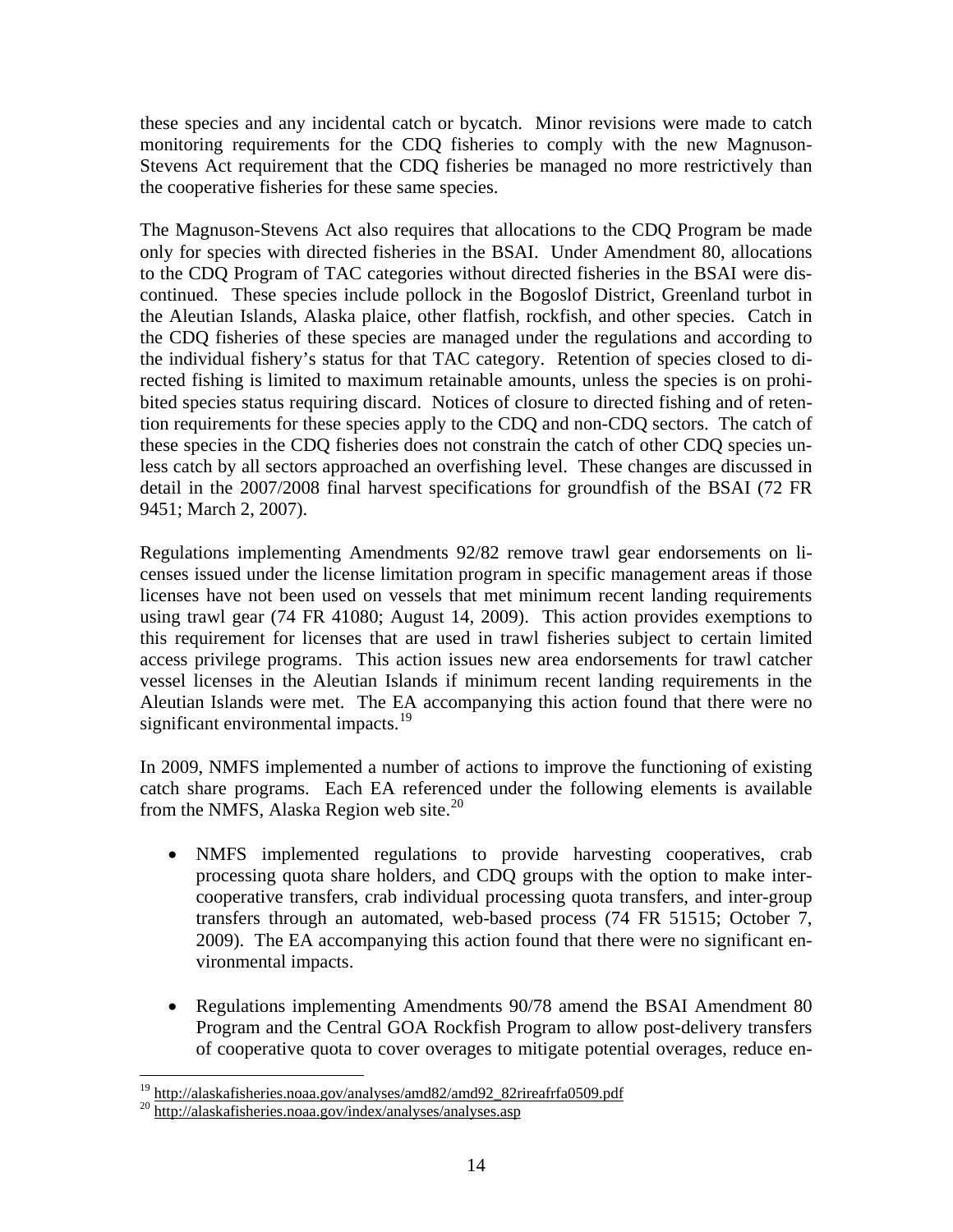<span id="page-16-0"></span>forcement costs, and provide for more precise total allowable catch management (74 FR 42178; August 21, 2009). The EA accompanying this action found that there were no significant environmental impacts.

• Regulations implementing Amendments 62/62 increase the number of times per year that a stationary floating processor (SFP) that is qualified under the American Fisheries Act (AFA) may move within State of Alaska waters in the Bering Sea subarea to process pollock (74 FR 34701; July 17, 2009). This action also requires AFA SFPs to process all GOA pollock and GOA Pacific cod where they processed these species in 2002. This action increases operational flexibility for AFA SFPs that process pollock while continuing to limit the competitive advantage of AFA SFPs in the GOA pollock and GOA Pacific cod fisheries. The EA accompanying this action found that there were no significant environmental impacts.

In 2010, NMFS issued an emergency rule to exempt Amendment 80 cooperatives and trawl catcher/processor vessels that are not specified in regulation as American Fisheries Act (AFA) vessels from the Groundfish Retention Standards (GRS) regulations, in the Bering Sea and Aleutian Islands management area, that calculated compliance with annual GRS rates and required an unattainable and unenforceable level of retention (75 FR 78172; December 15, 2010). This emergency rule will have no effect on the human environment because groundfish bycatch and retention is more effectively and efficiently controlled through Amendment 80 cooperative agreements and civil contracts. This action was categorically excluded from the need to prepare an environmental assessment pursuant to NEPA.

These fishery rationalization measures improve management of the fisheries but they do not alter the harvest specification process or change analysis in the Specifications EIS of impacts of the harvest strategy on the human environment. They therefore do not constitute "significant new circumstances" necessitating a supplemental EIS pursuant to 40 CFR 1502.9(c)(1)(ii).

## *5.3 Traditional management tools*

Traditional management tools are those designed to define target species, and to determine, authorize, manage, or enforce limits on the harvest of target species. Since 2007, NMFS has implemented a number of management actions for the BSAI or GOA groundfish fisheries, however, none of these actions modify the harvest specifications process or change analysis in the Specifications EIS of impacts of the harvest strategy on the human environment.

For the 2008/2009 harvest specifications, NMFS implemented Amendment 79 to the GOA FMP, which required the Council to recommend an aggregate overfishing level and acceptable biological catch for the "other species" category in the Gulf of Alaska as part of the annual groundfish harvest specifications process (73 FR 49963; August 25, 2008). The "other species" category in the Gulf of Alaska consists of sharks, sculpins, squid, and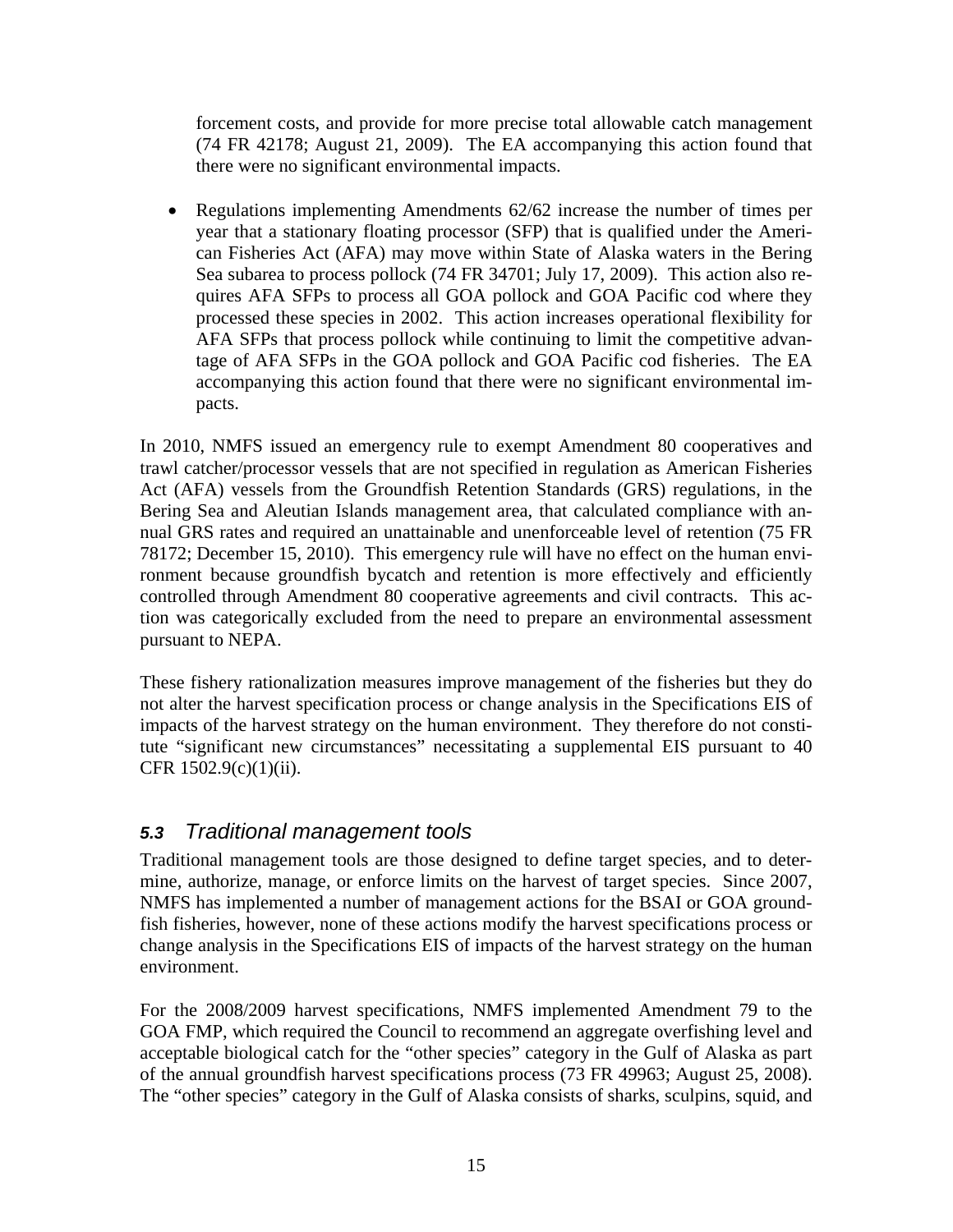octopus. The EA accompanying this action found that there were no significant envi-ronmental impacts.<sup>[21](#page-17-0)</sup>

Amendments 73/77, which became effective on January 30, 2009, removed dark rockfish (*Sebastes ciliatus*) from both FMPs (73 FR 80307; December 31, 2008). This action allows the State of Alaska to implement more responsive, regionally based management of dark rockfish than is currently possible under the FMPs and improves conservation and management of dark rockfish. The EA accompanying this action found that there were no significant environmental impacts. $^{22}$  $^{22}$  $^{22}$ 

The GOA Pollock Trip Limit final rule prohibits a catcher vessel from landing more than 300,000 lb (136 mt) of unprocessed pollock during a calendar day, and from landing a cumulative amount of unprocessed pollock from any GOA reporting area that exceeds 300,000 lb multiplied by the number of calendar days the pollock fishery is open to directed fishing in a season (74 FR 18156; April 21, 2009). This rule prevents catcher vessels from circumventing the intent of current trip limit regulations when making deliveries of pollock. Amending the current trip limit regulation to limit a vessel to 300,000 lb of pollock caught in a day will continue to disperse catches of pollock in a manner that is consistent with the intent of Steller sea lion protection measures in the GOA and results in no effects on Steller sea lions beyond those already analyzed in the 2001 Biological Opinion. This action was categorically excluded from the need to prepare an environmental assessment pursuant to NEPA.

In 2009, NMFS issued a final rule to revise the maximum retainable amounts (MRAs) of groundfish using arrowtooth flounder as a basis species in the GOA (74 FR 13348; March 27, 2009). This action increased the MRAs from 0 percent to 20 percent for deepwater flatfish, rex sole, flathead sole, shallow-water flatfish, Atka mackerel, and skates; from 0 percent to 5 percent for aggregated rockfish; and from 0 percent to 1 percent for sablefish. As a result, this action reduced regulatory discards of otherwise marketable groundfish in the arrowtooth flounder fishery. The EA accompanying this action found that there were no significant environmental impacts. $^{23}$  $^{23}$  $^{23}$ 

NMFS published a final rule on May 6, 2009, to implement regulations to limit the harvest of Pacific halibut by guided sport charter vessel anglers in International Pacific Halibut Commission (IPHC) Regulatory Area 2C of Southeast Alaska to one halibut per day (74 FR 21194). This action reduced the halibut harvest in the guided sport charter vessel (guided) sector and manages the harvest of halibut in Area 2C consistent with an allocation strategy recommended by the Council for the guided fishery and the commercial fishery. This final rule implemented three restrictions for the guided fishery for halibut in Southeast Alaska: a one-fish daily bag limit, no harvest by the charter vessel guide and crew, and a line limit equal to the number of charter vessel anglers onboard, not to exceed

<span id="page-17-0"></span><sup>&</sup>lt;sup>21</sup> http://alaskafisheries.noaa.gov/analyses/groundfish/amend79EARIRIRFA0505.pdf

<span id="page-17-1"></span><sup>22&</sup>lt;br>http://alaskafisheries.noaa.gov/sustainablefisheries/amds/amd73\_77/ea082008.pdf<br>23 http://alaskafisheries.noaa.gov/analyses/mra/goa\_arrowtooth\_mra\_frea0309.pdf

<span id="page-17-2"></span>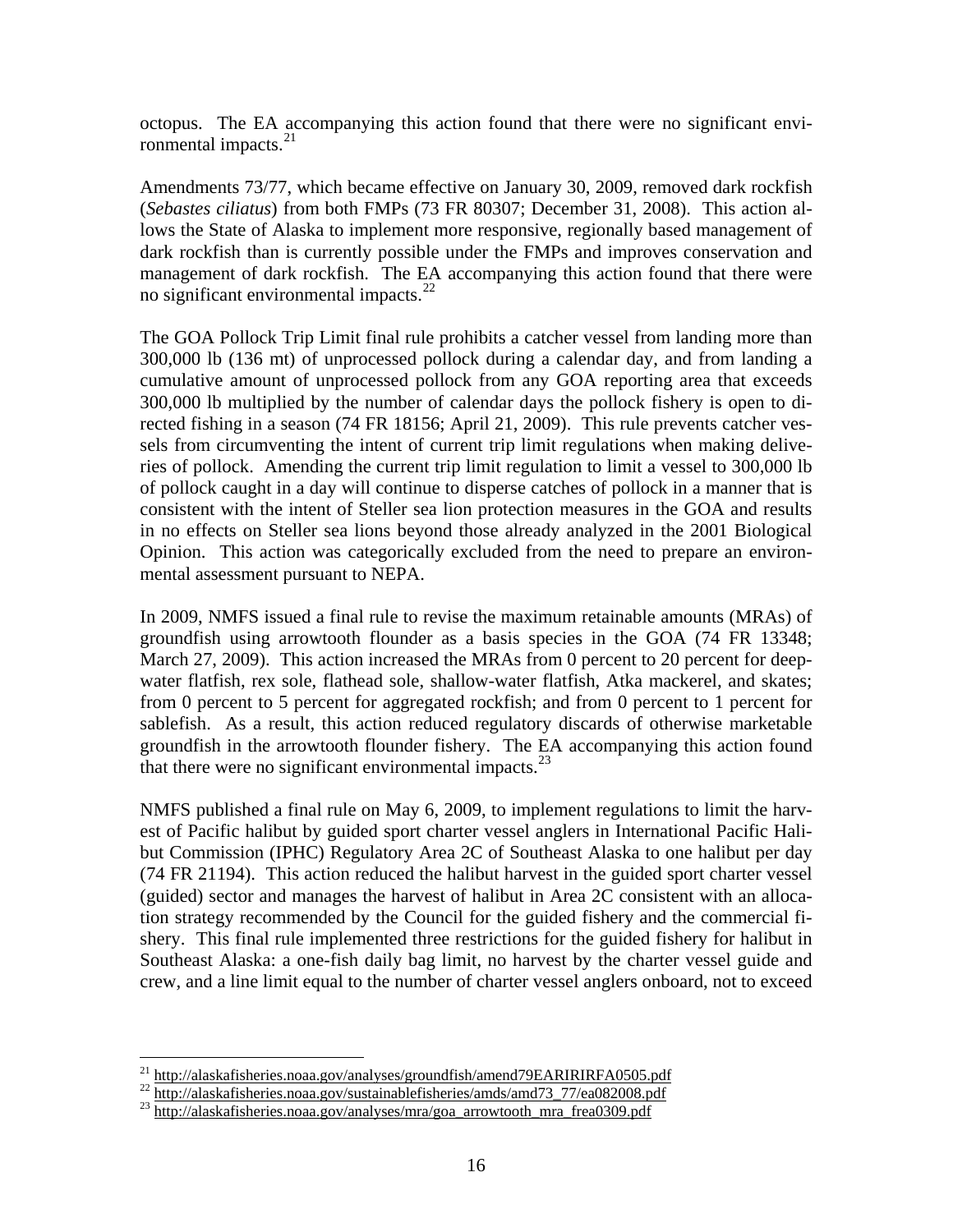<span id="page-18-0"></span>six lines. An EA was prepared for this action that found that there were no significant environmental impacts from this action. $^{24}$  $^{24}$  $^{24}$ 

NMFS published final rule on January 5, 2010, that established a limited access system for charter vessels in the guided sport fishery for halibut in Southeast Alaska and the Gulf of Alaska (75 FR 554). Permits will be required to be onboard charter vessels fishing for halibut beginning February 1, 2011. An EA was prepared for this action that found that there were no significant environmental impacts from this action.<sup>[25](#page-18-2)</sup>

In 2010, NMFS issued a final rule to amend regulations implementing the North Pacific Groundfish Observer Program to improve the operational efficiency of the Observer Program, as well as to improve the catch, bycatch, and biological data collected by observers for conservation and management of the North Pacific groundfish fisheries, including those data collected through scientific research activities. This action was categorically excluded from the need to prepare an environmental assessment pursuant to NEPA.

These measures improve management of the fisheries but they do not alter the harvest specification process or change analysis in the Specifications EIS of impacts of the harvest strategy on the human environment. They therefore do not constitute "significant new circumstances" necessitating a supplemental EIS pursuant to 40 CFR 1502.9(c)(1)(ii).

# *5.4 Actions by other federal, state, and international agencies and private actions*

As noted in the ecosystem section, in May 2008, DOI listed polar bears as a threatened species under the ESA and proposed critical habitat in October 2009. In February 2008 it received a petition to list Pacific walrus under the ESA and in September 2009, it published a 90-day finding that the petition presented substantial information indicating that listing this species may be warranted. Polar bears do not interact with the BSAI and GOA groundfish fisheries, and the fisheries are unlikely to affect proposed designated critical habitat. In November 2009, the DOI final rule designating critical habitat for the northern sea otter took effect. While small areas of this critical habitat fall within federal waters, due to the shallow depth of these waters (20m or less) and lack of targeting on sea otter prey species, groundfish fisheries likely have no effect on sea otter critical habitat.

The International Pacific Halibut Commission (IPHC) analyzes the status of the halibut stocks and sets the constant exploitation yield (CEY). The CEY is adjusted for removals that occur outside the commercial directed hook-and-line harvest (incidental catch in the groundfish fisheries, wastage in halibut fisheries, recreational harvest, subsistence use) to determine the commercial directed hook-and-line quota. The 2009 assessment revised the 2008 estimate of 325 million pounds at the start of 2009 downwards to 291 million

<span id="page-18-1"></span><sup>&</sup>lt;sup>24</sup> http://alaskafisheries.noaa.gov/analyses/halibut/area2c\_charterhalibut\_earirfrfa0309.pdf

<span id="page-18-2"></span><sup>&</sup>lt;sup>25</sup> http://alaskafisheries.noaa.gov/analyses/halibut/earirfrfa\_charter\_vessel\_moratorium110609.pdf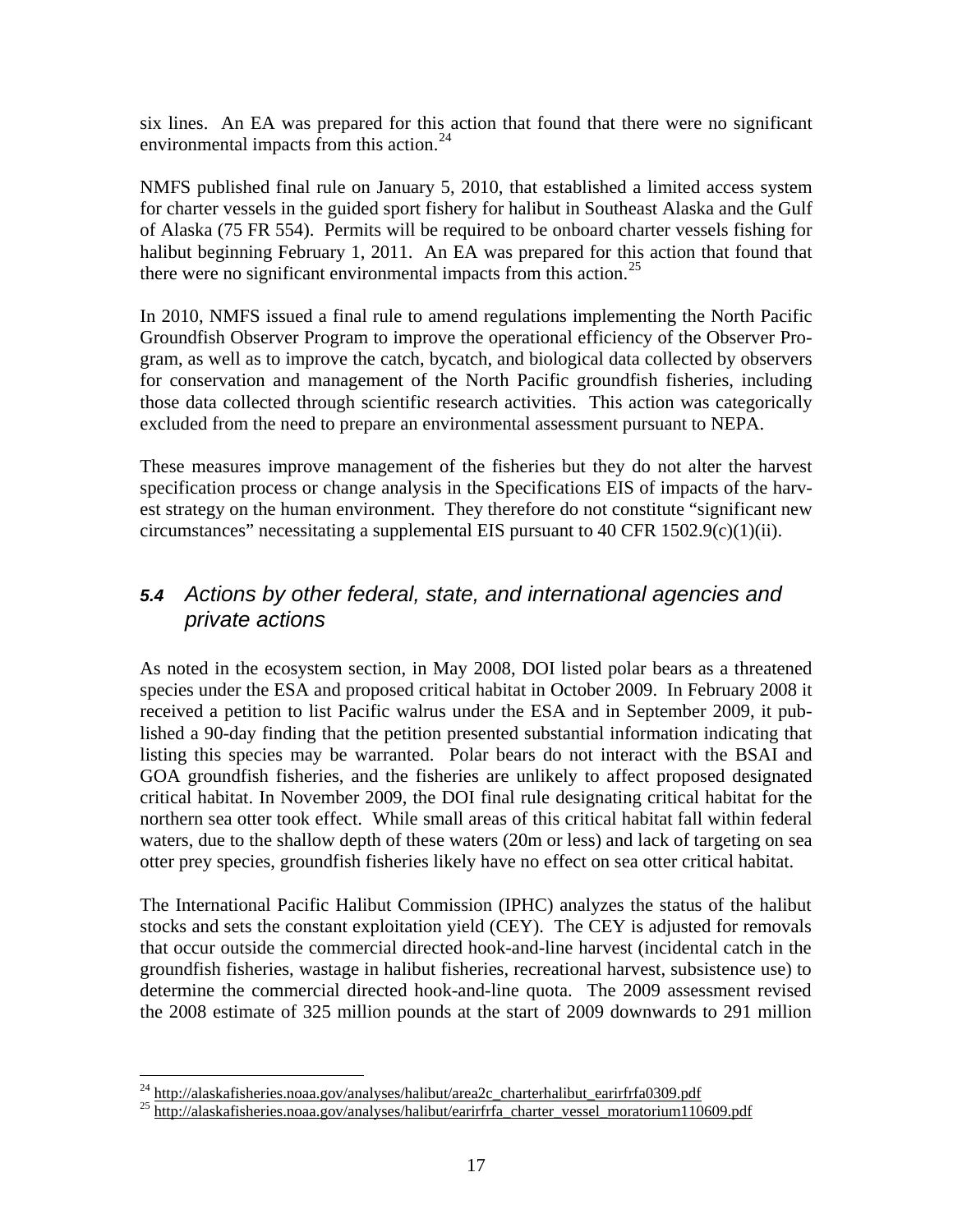<span id="page-19-0"></span>pounds.[26](#page-19-1) The coastwide survey index of abundance declined by approximately 15 percent from 2009 to 2010. The 2010 stock assessment resulted in a preliminary coastwide estimate for the 2011 Fishery CEY of 41.89 million pounds, a decline of approximately 6 percent from the 2010 value of 44.40 million pounds. These preliminary catch limit recommendations, along with public and industry views on them, will be considered by IPHC Commissioners and their advisors at the IPHC Annual Meeting in Victoria BC, Canada, during January 25-28, 2011. $^{27}$  $^{27}$  $^{27}$ 

No other additional actions by other federal, state, and international agencies and private actions beyond those identified in the Specifications EIS have occurred since January 2007 that would change the analysis in the Specifications EIS of the impacts of the harvest strategy on the human environment.

## 6 Determination

After reviewing the information above and presented in the SAFE reports, I have determined that (1) the 2011/2012 harvest specifications, which were set according to the preferred harvest strategy, do not constitute a change in the action, and (2) the information presented does not indicate that there are significant new circumstances or information relevant to environmental concerns and bearing on the proposed action or its impacts. Additionally, the 2011/2012 harvest specifications will result in environmental impacts within the scope of those analyzed and disclosed in the EIS. Therefore, supplemental NEPA documentation is not necessary to implement the 2011/2012 harvest specifications. Further, at this time, the available information does not indicate a need to prepare supplemental NEPA documentation for the 2012/2013 harvest specifications.

Regional Administrator Date

# 7 Preparers and Persons Consulted

\_\_\_\_\_\_\_\_\_\_\_\_\_\_\_\_\_\_\_\_\_\_\_\_\_\_\_\_\_\_\_\_\_\_\_\_ \_\_\_\_\_\_\_\_\_\_\_\_\_\_\_\_\_\_

#### *Preparers*

- Gretchen Anne Harrington, Fishery Management Plan Coordinator. NMFS Alaska Region, Sustainable Fisheries Division, Juneau, Alaska.
- Obren Davis, Fisheries Management Specialist, NMFS Alaska Region, Sustainable Fisheries Division, Juneau, Alaska.

<span id="page-19-1"></span><sup>&</sup>lt;sup>26</sup> http://www.iphc.washington.edu/halcom/research/sa/papers/sa09.pdf

<span id="page-19-2"></span> $^{27}$  http://www.iphc.washington.edu/news-releases/146-nr20101202.html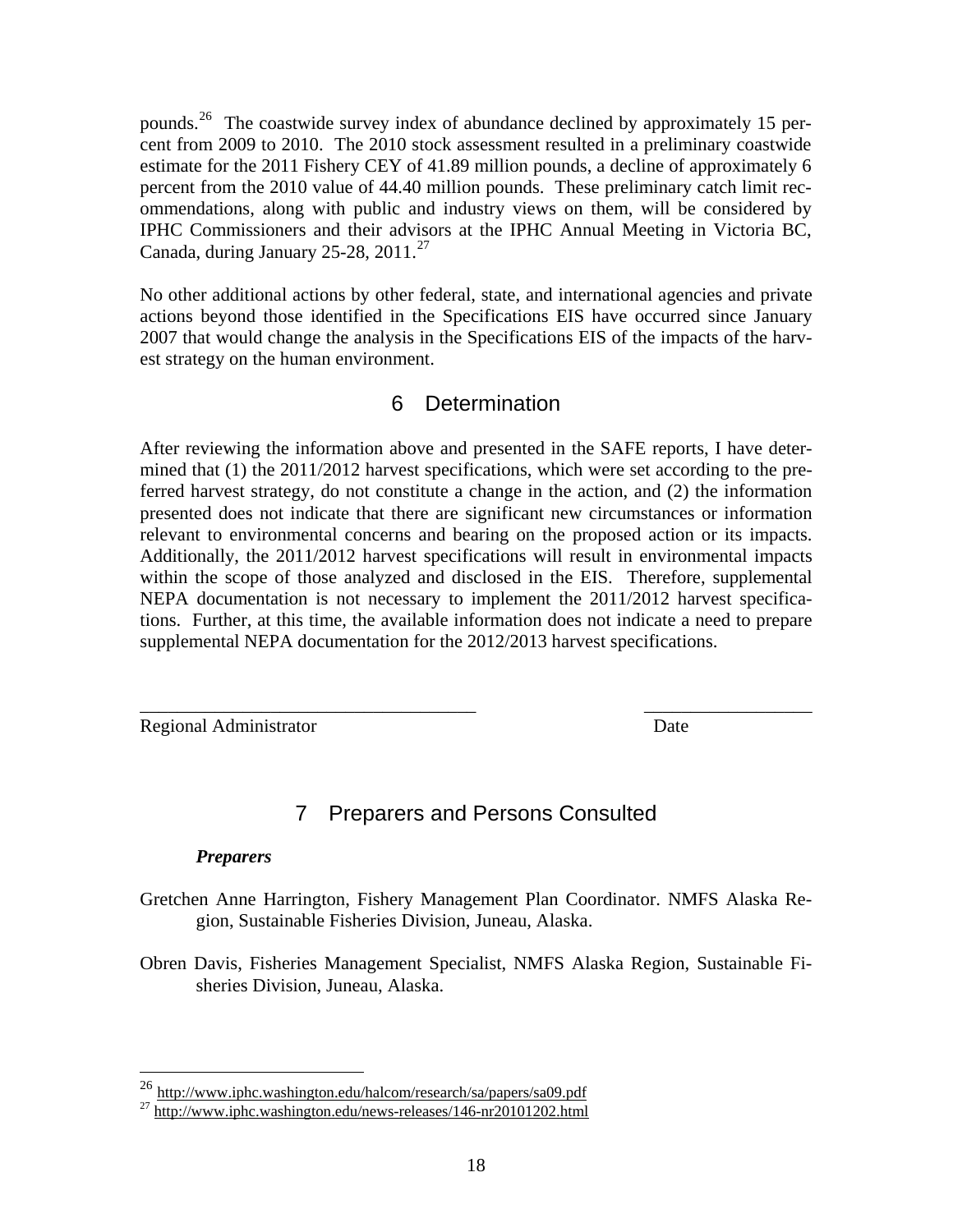- Mary Furuness, Resource Management Specialist, NMFS Alaska Region, Sustainable Fisheries Division, Juneau, Alaska.
- Ben Muse, Ph.D., Industry Economist, NMFS Alaska Region, Sustainable Fisheries Division, Juneau, Alaska.
- Melanie Brown, Fishery Program Specialist, NMFS Alaska Region, Sustainable Fisheries Division, Juneau, Alaska.
- Mary Grady, Fisheries Management Specialist, NMFS Alaska Region, Sustainable Fisheries Division, Juneau, Alaska.
- Brandee Gerke, Fishery Management Specialist, NMFS Alaska Region, Sustainable Fisheries Division, Juneau, Alaska.
- Sarah Ellgen, Fishery Management Specialist, NMFS Alaska Region, Sustainable Division, Juneau, Alaska.

#### *Persons consulted*

Maura Sullivan, J.D., Attorney Advisor, NOAA General Counsel, Alaska Region, Juneau, Alaska.

Demian Schane, J.D., Attorney Advisor, NOAA General Counsel, Alaska Region, Juneau, Alaska.

Glenn Merrill, Fishery Program Specialist, NMFS Alaska Region, Sustainable Fisheries Division, Juneau, Alaska.

Joe McCabe, Paralegal Specialist, NOAA General Counsel, Alaska Region, Juneau, Alaska.

Sally Bibb, Branch Chief, NMFS Alaska Region, Sustainable Fisheries Division, Juneau, Alaska.

Steven K. Davis, NEPA Coordinator, NMFS Alaska Region, Anchorage, Alaska.